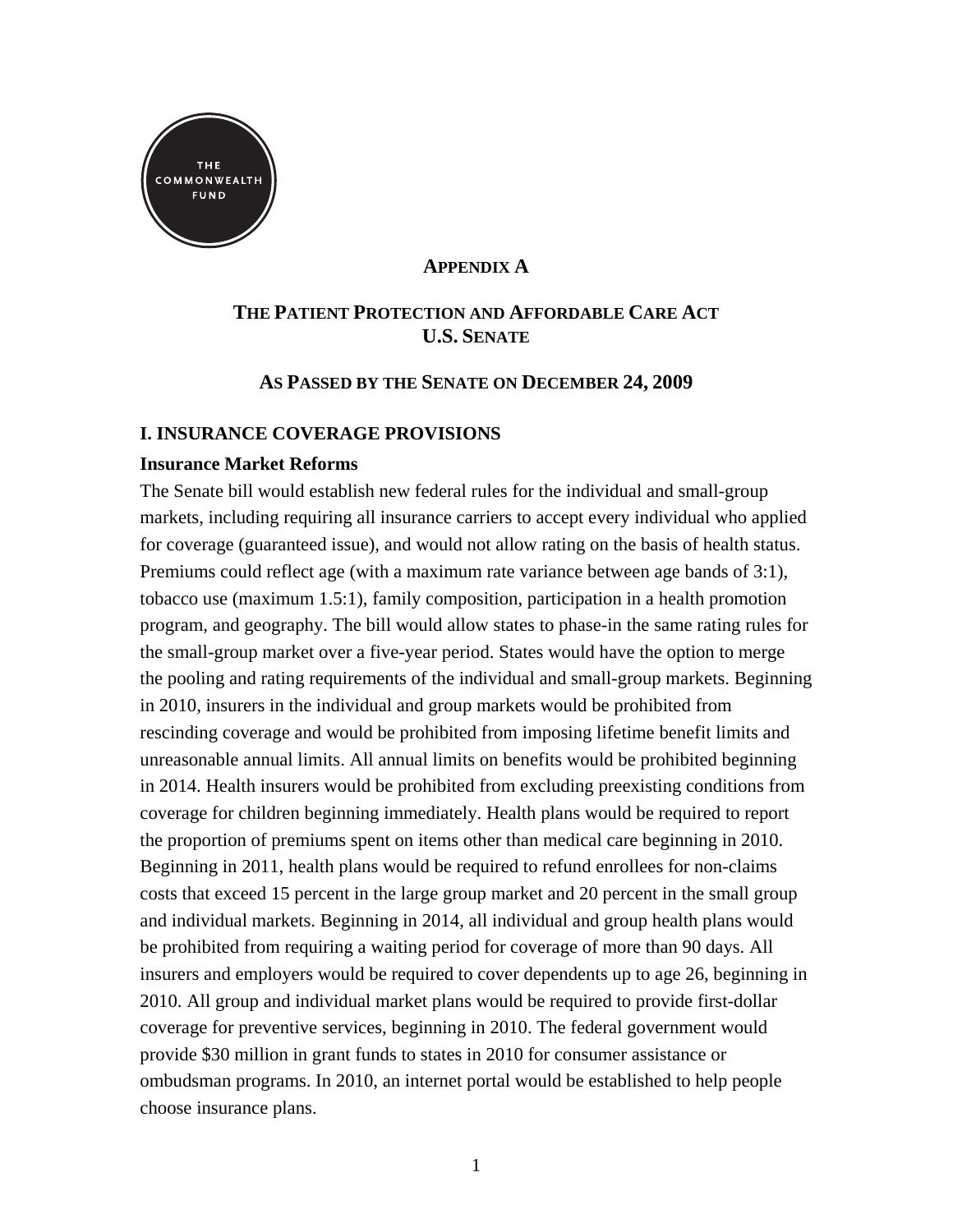People who have been uninsured for at least six months who have been denied coverage because of a preexisting condition would be eligible for subsidized coverage through a temporary national high-risk pool program to be established by the secretary in 2010. High risk pools would not impose preexisting condition exclusions and plans would be required to cover not less than 65 percent of medical costs on average (actuarial value), and limit out-of-pocket spending to that which is defined for health savings accounts (HSA) or \$5,950 for individual policies and \$11,900 for family policies. Premiums would be set for a standard population and could not vary by more than a factor of four based on age (i.e., 4:1 age bands). The secretary would receive \$5 billion to carry out the program.

### **Health Insurance Exchange**

The Senate bill would require each state to establish an American Health Benefit Exchange and a Small Business Health Options Program (SHOP) Exchange by 2014 for individuals and small employers. States can opt to provide just one exchange for individuals and small employers. Groups of states could form regional exchanges or states could form more than one substate exchange, but they must serve a geographically distinct area. Neither the individual market nor the small group markets would be replaced by the exchanges, but the same market rules would apply inside and outside the exchange. Premium subsidies could only be used for plans purchased through the exchanges. If the secretary of HHS determines in 2013 that a state will not have an exchange operational by 2014, the secretary is required to establish and operate an exchange in the state. In 2017, states would have the opportunity to opt out of the federal requirements through a five-year waiver, if they were able to demonstrate that they could offer all residents coverage at least as comprehensive and affordable as that required by the bill.

The secretary's responsibilities with respect to the exchanges include: establishing certification criteria for "qualified health plans" that will be sold through the exchanges; requiring such plans to provide the essential benefits package; requiring that the licensed insurance carriers issuing plans offer at least one qualified health plan at the silver and gold levels and meet marketing requirements; ensuring a sufficient choice of providers; and ensuring that essential community providers are included in networks, are accredited on quality, implement a quality improvement strategy, use a uniform enrollment form, present plan information in a standard format, and provide data on quality measures. In addition the secretary would develop a rating system for qualified health plans and a model template for an exchange's internet portal, and determine an initial and open enrollment period, as well as special enrollment periods for people under varying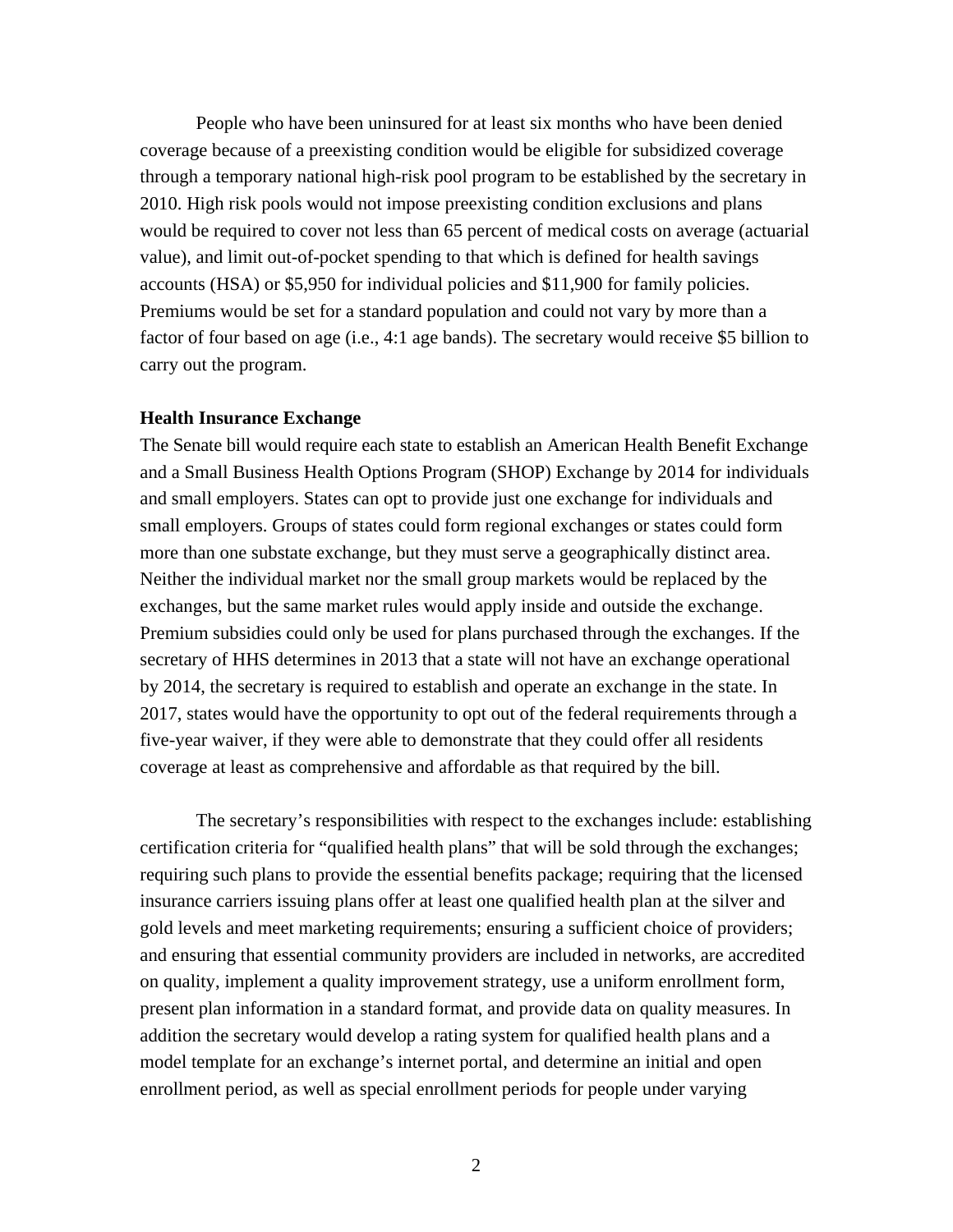circumstances. The secretary is also required to establish procedures under which states may allow agents or brokers to enroll individuals in qualified health plans and assist them in applying for subsidies.

The state exchanges would be required to certify qualified health plans, operate a toll-free hotline and internet Web site, rate qualified health plans, present plan options in a standard format, inform individuals of eligibility of Medicaid and CHIP, provide an electronic calculator to calculate plan costs, and grant certifications of exemption from the individual requirement to have health insurance. Exchanges would be required to be self-sustaining by 2015 and would be allowed to charge assessments or user fees. The exchanges also would be required to award grants to "navigators" that educate the public about qualified health plans, distribute information on enrollment and subsidies, facilitate enrollment, and provide referrals on grievances.

#### *Who Is Eligible to Participate?*

The Senate bill allows individuals and employers with up to 100 employees—or 50 employees in a state option until 2016—to purchase coverage through the exchange. Beginning in 2017, states would have the option to allow small businesses with more than 100 employees to purchase coverage through the exchange.

The Senate bill would require that members of Congress and their staffs only be offered qualified health plans through the exchanges.

#### *Standard Benefits Package*

The Senate bill would establish four benefit categories—bronze, silver, gold, platinum. No policies could be sold in the small-group and individual market that did not meet the actuarial standards for the benefit categories established by law. All carriers selling in the individual and small-group markets would be at least required to offer silver and gold plans.

The bill would define an essential health benefits package that all health plans must cover, at a minimum. In addition, plans could charge no cost-sharing (e.g., deductibles, copayments) for preventive care services. Plans could not include lifetime limits on coverage or unreasonable annual limits on any benefits. Beginning in 2014, all annual limits on benefits would be prohibited.

The bronze package would represent minimum creditable coverage with an actuarial value of 60 percent (i.e., covering 60 percent of claims costs) with out-of-pocket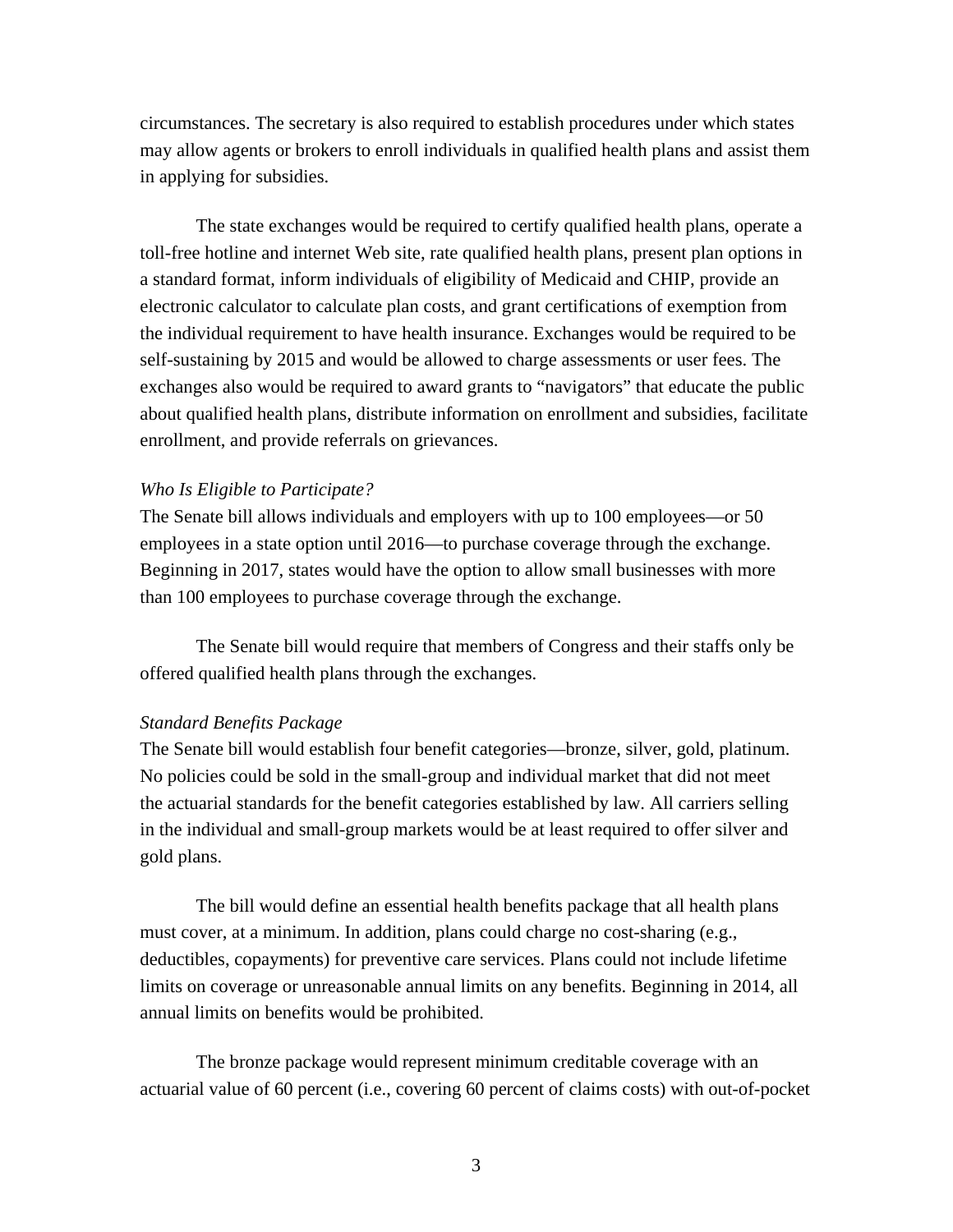spending limited to that which is defined for health savings accounts (HSA) or \$5,950 for individual policies and \$11,900 for family policies. The silver benefit package would have an actuarial value of 70 percent and the same out-of-pocket limits; the gold package would have an actuarial value of 80 percent and the same out-of-pocket limits, and the platinum package would cover 90 percent of costs with the same out-of-pocket limits. A catastrophic benefit package could be made available for adults younger than age 30, similar to HSA-eligible, high-deductible plans, with the essential benefits package, preventive services excluded from the deductible as under current HSA law, three primary care visits, and cost-sharing to HSA out-of-pocket limits. People who could not find a plan with a premium that is 8 percent or less of their income would be able to purchase the young adult plan as well, regardless of age.

Deductibles of greater than \$2,000 for individuals and \$4,000 for families would be prohibited in the small-group market.

The Senate bill requires insurers to pool the risk of all individual enrollees in all plans, except those that are grandfathered, inside and outside the exchanges, and all small group enrollees inside and outside the exchange. If the state combines the individual and small group markets, insurers would pool the risks of both individual and small group enrollees inside and outside the exchanges. Insurers that provide qualified plans would be required to charge the same premium inside and outside the exchanges.

#### *Sliding-Scale Premium and Cost-Sharing Subsidies*

The Senate bill would provide refundable, advanceable, sliding-scale tax credits for health plans purchased through the exchange. People with employer-based coverage would not be eligible for the credits unless the actuarial value of their plan was less than 60 percent (i.e., the bronze plan offered through the exchange) or their premium contribution exceeded 9.8 percent of income. Credits would be available for individuals and families earning between 100 percent and 400 percent of the poverty level, based on the second lowest-cost silver plan in the area where the individual resides. Premium contributions would be no greater than 2 percent of income for those earning 100 percent of poverty, and would range upward to 9.8 percent of income for those earning between 300 percent and 400 percent of poverty. However, people with incomes of less than 133 percent of poverty would be eligible for Medicaid.

Cost-sharing for families with lower incomes would be limited. Cost-sharing subsidies would limit cost-sharing such that the actuarial value of essential benefit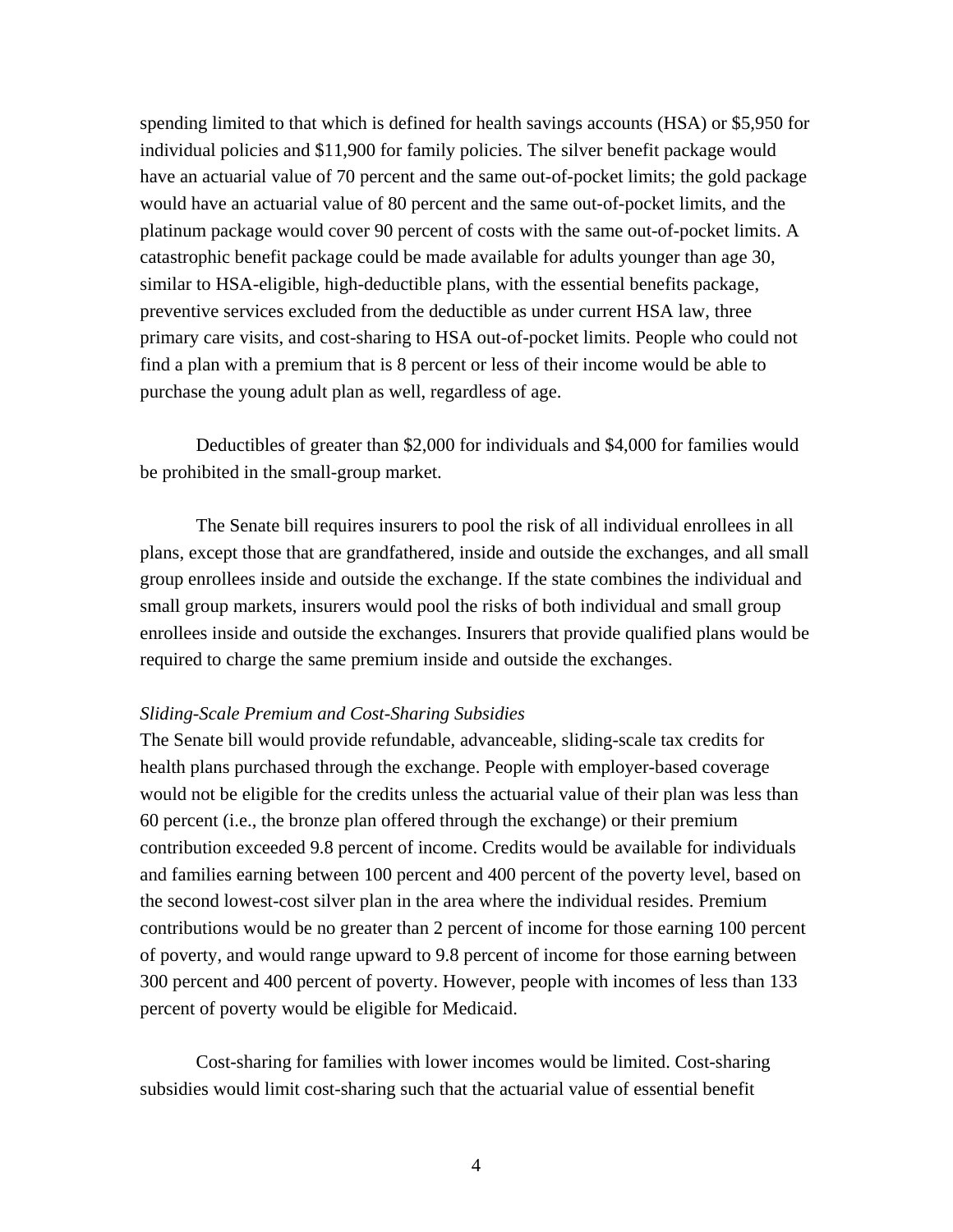packages for families earning between 100 percent and 150 percent of poverty would be increased to 90 percent. For those earning between 150 percent and 200 percent of poverty, the subsidies would increase actuarial value of the plan to 80 percent.

In addition, out-of-pocket expenses would be capped for families earning between 100 percent and 200 percent of poverty at one-third of the HSA limit or \$1,983 for individuals and \$3,967 for families. For families earning between 200 percent and 300 percent of poverty, out-of-pocket expenses would be capped at one-half of the HSA limit or \$2,975 for individuals and \$5,950 for families. For those with incomes between 300 percent and 400 percent of poverty, within the same actuarial value, out-of-pocket expenses would be capped at two-thirds of the HSA limit or \$3,967 for individuals and \$7,933 for families. Cost-sharing is eliminated for preventive services.

#### *Choice of Plan*

The Senate bill would allow the sale of private insurance plans or health care cooperative plans through the state exchanges. The federal Office of Personnel Management (OPM) would contract with private insurance carriers to offer multistate plans through each exchange. At least one of the new multistate plans must be nonprofit. All insurers participating in the exchange would be required to offer coverage in the silver and gold categories, at a minimum.

**Multistate plans.** The Senate bill requires the federal office of personnel management (OPM) to contract with health insurers to offer at least two multistate qualified health plans (at least one nonprofit) through the exchanges in each state. OPM would negotiate contracts similar to the way in which it currently negotiates contracts for the Federal Employees Health Benefits Program (FEHBP). The bill allows OPM to prohibit multistate plans that do not meet standards for medical loss ratios, profit margins, and premiums. Multistate plans would be required to cover essential health benefits and meet all of the requirements of a qualified health plan. States may require multistate plans to offer additional benefits, but they must pay for the additional cost. Multistate plans must comply with 3:1 age rating, except where states require more protective age rating. Multistate plans must comply with the minimum standards and requirements of FEHBP, unless they conflict with the Senate bill. The bill stipulates that that FEHBP will maintain a separate risk pool and remain a separate program.

**Health cooperatives.** The Senate bill authorizes \$6 billion in funding for the Consumer Operated and Oriented Plan (CO-OP) program to foster the creation of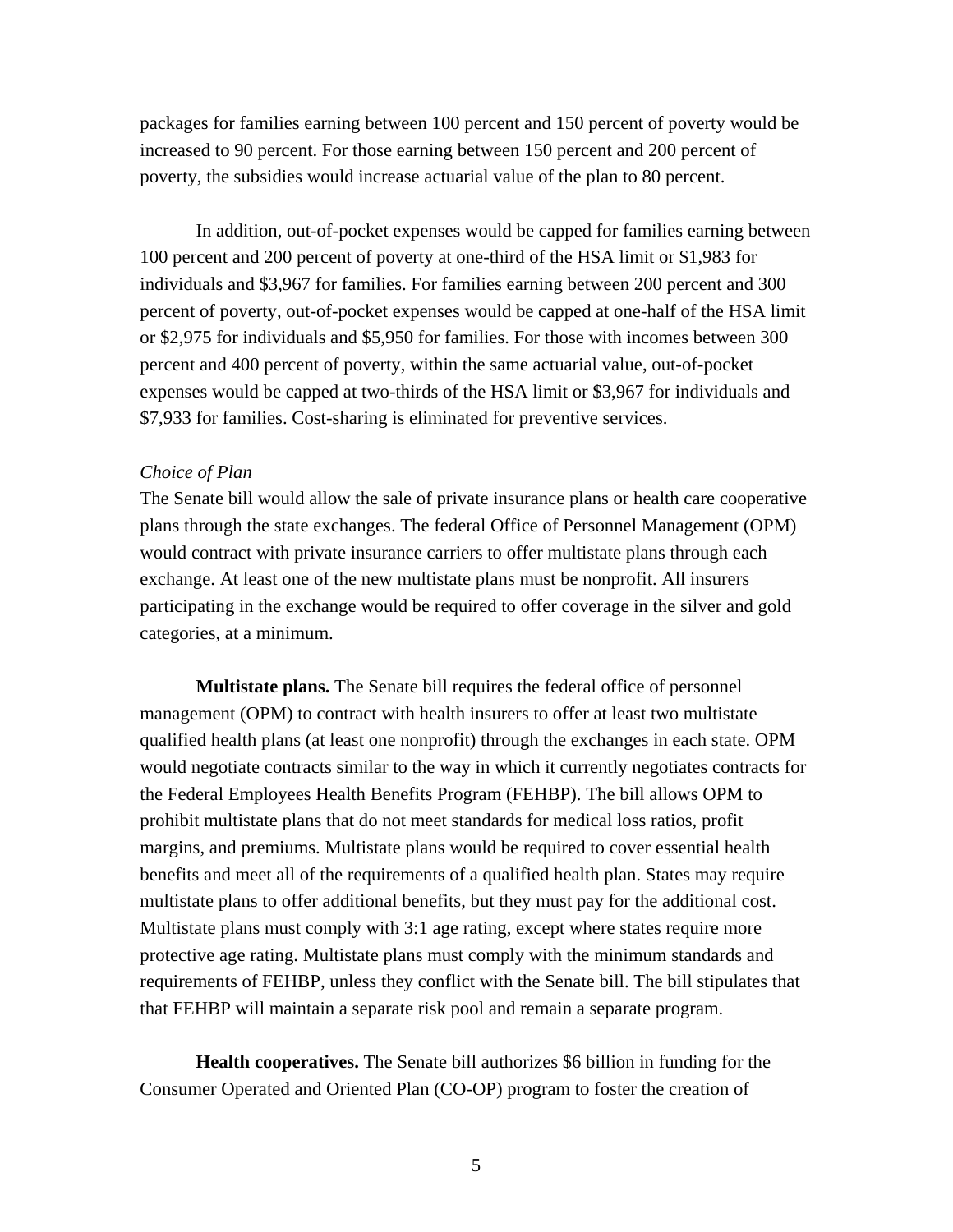nonprofit, member-run health insurance companies. Health care cooperatives are nonprofit, consumer-governed organizations that provide insurance and deliver health services. Group Health Cooperative in Seattle and HealthPartners in Minnesota are examples of consumer governed health co-ops that have competed successfully with private carriers and have a record of delivering high-quality care.<sup>1</sup> The grants would be available to new co-ops that would compete in the reformed individual and small-group markets on a level playing field with other plans. Priority would be given to plans that operate on a statewide basis, will utilize integrated care models, and have significant private support. The secretary shall ensure that there is sufficient funding to establish at least one qualified nonprofit health insurance issuer in each state.

**Basic health program.** The Senate bill would require the secretary to establish a Basic Health Program which would allow states the option of pooling federal premium and cost-sharing subsidies for people earning between 133 percent and 200 percent of poverty to establish a non-Medicaid, state-based standard health plan, offered by private insurers under contract. The state would negotiate premiums, cost-sharing, and benefit packages directly with private health plans and offer those policies to people earning between 133 percent and 200 percent of poverty who do not have affordable employer coverage. This program is modeled on a program in Washington that delivers low-cost care to individuals with incomes just above Medicaid limits. The bill would require standard health plans to meet the minimum benefit package. States must ensure that eligible individuals do not pay higher premiums than they would pay in the exchange, and that the cost-sharing requirements do not exceed those of the platinum plan for enrollees with incomes below 150 percent of poverty or the gold plan for all other enrollees. Individuals with incomes between 133 percent and 200 percent of poverty in states that create basic health plans will not be eligible for subsidies in the exchange. In addition, participating plans would be required to meet a minimum medical-loss ratio of 85 percent. State administrators would seek to contract with managed care systems and provide a choice of more than one plan. States could band together to form multistate risk pools for the purposes of negotiating with heath care systems.

 <sup>1</sup> <sup>1</sup> K. Davis, "Cooperative Health Care: The Way Forward?" *The Commonwealth Fund Blog*, June 2009, <http://www.commonwealthfund.org/Content/Blog/Health-Cooperatives-The-Way-Forward.aspx>; D. McCarthy, K. Mueller, and I. Tillmann, *[Group Health Cooperative: Reinventing Primary Care by](http://www.commonwealthfund.org/Content/Publications/Case-Studies/2009/Jul/Group-Health-Cooperative-Reinventing-Primary-Care-by-Connecting-Patients-with-a-Medical-Home.aspx)  [Connecting Patients with a Medical Home](http://www.commonwealthfund.org/Content/Publications/Case-Studies/2009/Jul/Group-Health-Cooperative-Reinventing-Primary-Care-by-Connecting-Patients-with-a-Medical-Home.aspx)* (New York: The Commonwealth Fund, July 2009); and D. McCarthy, K. Mueller, and I. Tillmann, *[HealthPartners: Consumer-Focused Mission and Collaborative](http://www.commonwealthfund.org/Content/Publications/Case-Studies/2009/Jun/HealthPartners-Consumer-Focused-Mission.aspx)  [Approach Support Ambitious Performance Improvement Agenda](http://www.commonwealthfund.org/Content/Publications/Case-Studies/2009/Jun/HealthPartners-Consumer-Focused-Mission.aspx)* (New York: The Commonwealth Fund, June 2009).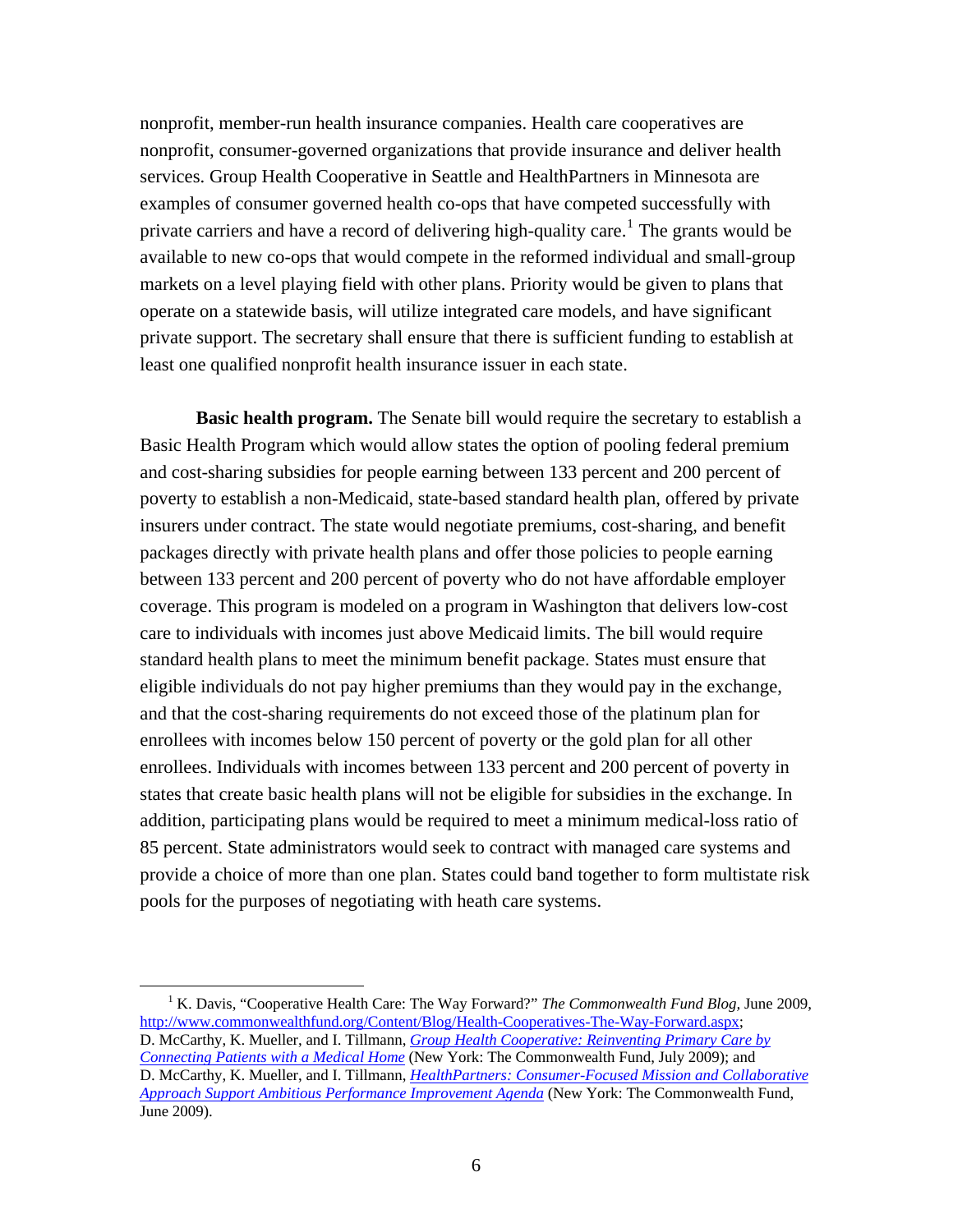**Health care choice compacts.** The Senate bill would allow two or more states to form health care choice compacts to allow for purchase of individual plans across state lines, beginning in 2016. Insurers would be able to sell policies in any of the participating states and would only be subject to the laws and regulations of the state where the policy was written or issued, except for issues pertaining to market conduct, unfair trade practices, network adequacy, and consumer protections. However, they would have to be licensed in all states in the compact or comply as if they were licensed, and would have to clearly notify consumers that a policy may not be subject to all laws and regulations of the purchaser's state.

#### *Risk Adjustment and Reinsurance*

The Senate bill includes temporary and permanent mechanisms aimed at equalizing risks across patients, thereby compensating insurance carriers for high-cost patients, and reducing the incentive for carriers to "cherry pick" good health risks.

**Transitional Reinsurance.** All states must establish a nonprofit reinsurance entity for 2014, 2015, and 2016 to collect payments from all insurers in the individual and group markets and make payments to such insurers in the individual market that cover high-risk individuals. The secretary of HHS would be required to establish federal standards for the determination of high-risk individuals, a formula for payment amounts, and contributions required of insurers. Contributions from insurers must amount to \$25 billion over the three-year time period. This is designed to counter adverse selection problems in the early years of the exchange. In addition, \$5 billion would be added to the fund for employer-sponsored early retiree coverage. The nonprofit entity would use funds from insurers to support a reinsurance mechanism directed at individuals enrolled in plans offered through state exchanges. For retiree coverage, the program would reimburse any eligible employers or insurers for 80 percent of claims between \$15,000 and \$90,000 for nonactive workers ages 55 to 64 and their dependents. The funds must be used to lower the costs borne directly by beneficiaries, and the program incentivizes plans to implement programs and procedures to better manage chronic conditions.

**Risk corridors.** The bill requires the secretary of HHS to establish and administer a risk corridor program for qualified health plans offered in the individual and smallgroup markets in 2014, 2015, and 2016. The program would be modeled after those applied to regional participating provider organizations in Medicare Part D. If the "allowable costs" (total amount of costs that the plan incurred in providing benefits covered by the plan reduced by administrative expenses) are between 97 percent and 103

7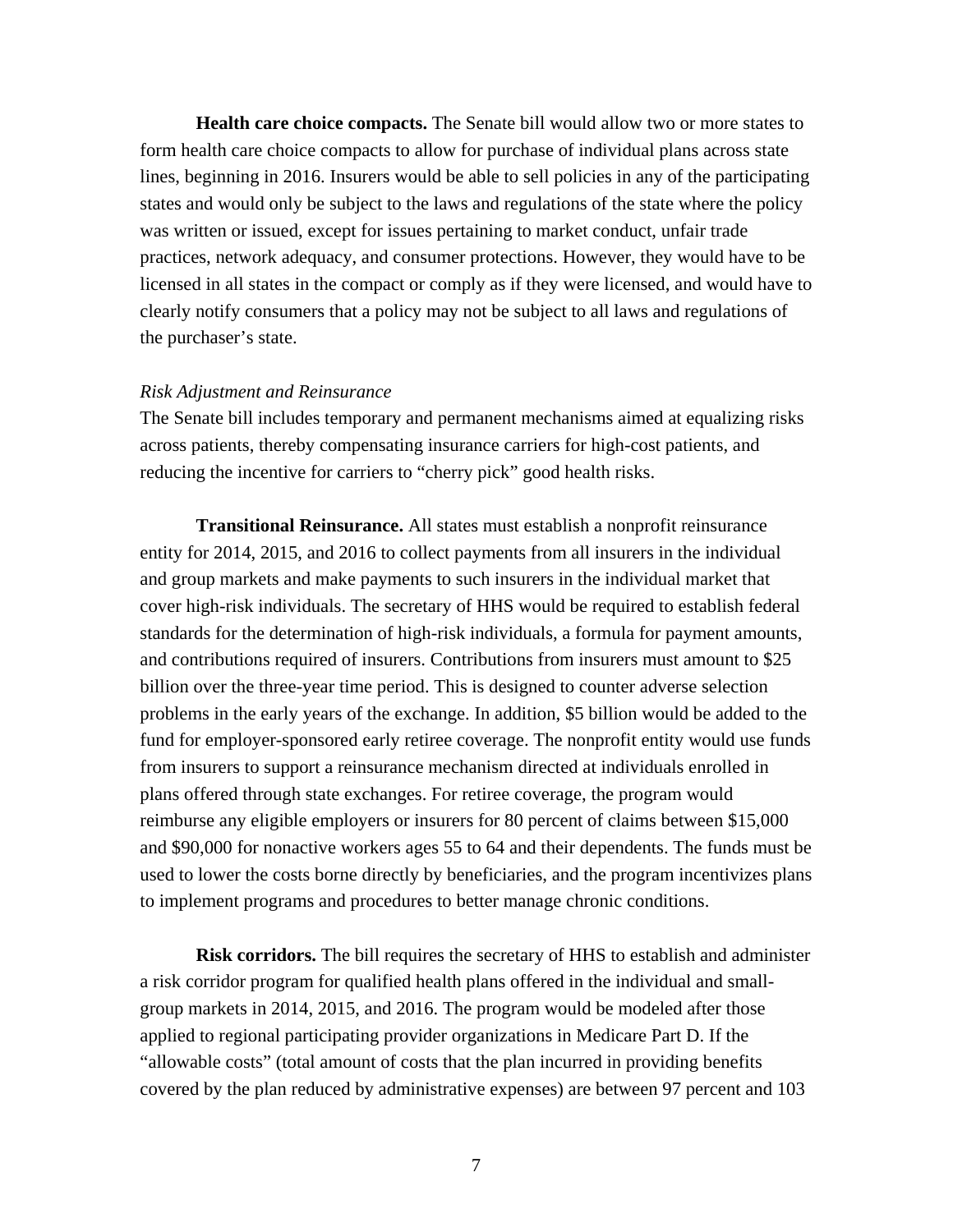percent of the "target amount" (the total annual premium including subsidies minus administrative expenses), plans would receive no payment. If allowable costs were higher than 103 percent of the target amount for the plan and year, the secretary would make a payment to the plan. On the other hand, if allowable costs were lower than 97 percent of the target amount, the plan would make a payment to the secretary.

**Risk Adjustment.** Under this permanent program, the Senate bill would require states to develop methods and criteria with the secretary by which they would charge health plans offered in the individual and small-group markets that had lower health risks among their enrollees compared with all plans (excluding self-insured plans), and pay those with higher risks compared with all plans (excluding self-insured plans). The risk adjustment would apply to plans in individual and small-group markets but not grandfathered plans.

#### **Individual Mandate**

Beginning in 2014, all U.S. citizens and legal residents would be required to maintain minimum essential health insurance coverage through: 1) the individual insurance market; 2) a public program such as Medicare, Medicaid, the Children's Health Insurance Program (CHIP), or the Veterans Health Administration plan; 3) minimum essential benefits offered by employers. Individuals, families, and employers that want to renew an existing policy would be permitted to do so under a "grandfather" provision, but they could not receive tax credits for them. Individuals would be required to report on their federal income tax return the months for which they maintain the required coverage for themselves and dependents under age 18. Insurers, self-insured employers, and public insurance programs must also report information on health insurance coverage to the covered individual and the Internal Revenue Service, including months of coverage in the tax year and individuals covered on the policy.

#### *Exemptions from the Mandate*

Exemptions from the mandate would be made for individuals where the full premium of the lowest-cost option available (net of subsidies and employer contribution, if any) exceeds 8 percent of their adjusted gross income. Available policies are defined as an employer policy in the case of an individual who works for an employer who offers coverage and an individual policy in the case of an individual who does not have access to an employer-sponsored plan. These individuals could purchase the young adults policy, regardless of age. Exemptions from the excise tax would also be made for individuals with incomes below 100 percent of poverty, individuals with religious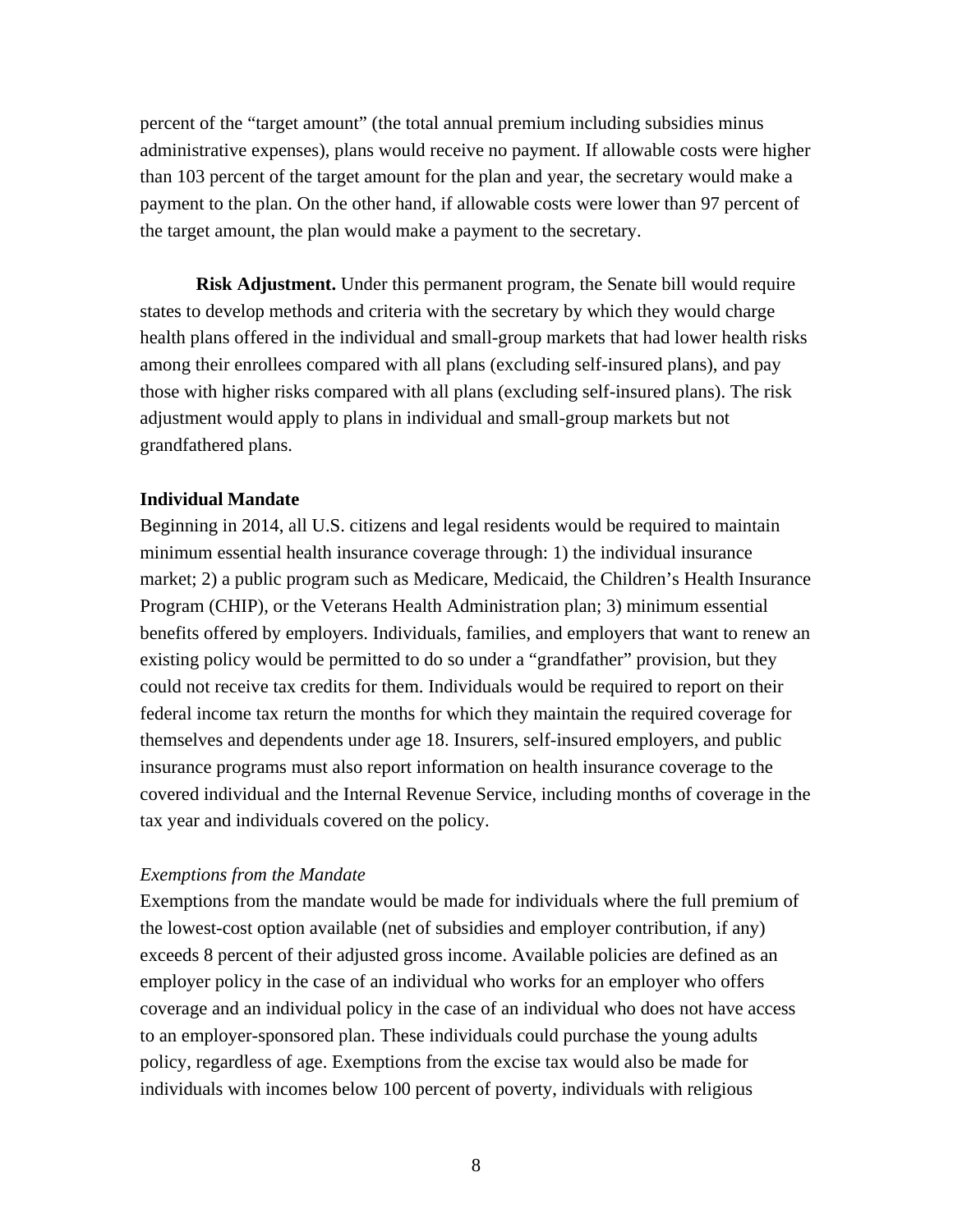objections, any health arrangement provided by established religious organizations whose members hold sincerely held beliefs (e.g., those participating in Health Sharing Ministries), those experiencing financial hardship situations (as determined by the HHS secretary), those without coverage for less than three months, American Indians (as defined in Section 4 of the Indian Health Care Improvement Act), and undocumented immigrants.

### *Penalties for Noncompliance*

The consequence for not maintaining insurance for one or more months—for those not exempt from the mandate—would be an excise tax of the greater of \$750 per adult in the household or 2 percent of household income, up to a maximum of \$2,250 per family. This per-adult penalty would be phased-in. In 2014, the tax would be \$95; in 2015, \$495; and in 2016, \$750. The penalty would be increased annually based on a cost-of-living adjustment beginning after 2016. The penalty for those under age 18 would be one-half the amount for adults. The tax would be prorated for partial years of noncompliance. The tax would be assessed through the tax code and would be applied as an additional amount of federal tax owed.

#### **Medicaid Expansion**

The Senate bill would establish 133 percent of poverty as the new mandatory minimum Medicaid eligibility level for all nonelderly individuals (i.e., children, pregnant women, parents, childless adults) beginning on January 1, 2014. Full federal funding would be provided for expansion populations for 2014, 2015, and 2016. Beginning in April 2010, states can opt to expand Medicaid to adults up to 133 percent of poverty and receive current law federal matching funds. Those newly eligible for Medicaid under the expansion would receive a "benchmark" benefit package that states can currently provide to some populations as an alternative to all the mandatory benefits under traditional Medicaid. The benchmark plan options include the Blue Cross/Blue Shield Standard plan in the Federal Employees Health Benefits Program, a plan offered to state employees, the largest health maintenance organization (HMO) in the state, and other coverage for targeted populations approved by the HHS secretary. Benchmark coverage must provide at least essential benefits, plus coverage for prescription drugs and mental health services.

In January 2014, income disregards and asset tests would no longer apply and eligibility for Medicaid would be based on modified gross income as defined in state exchanges, except for certain populations.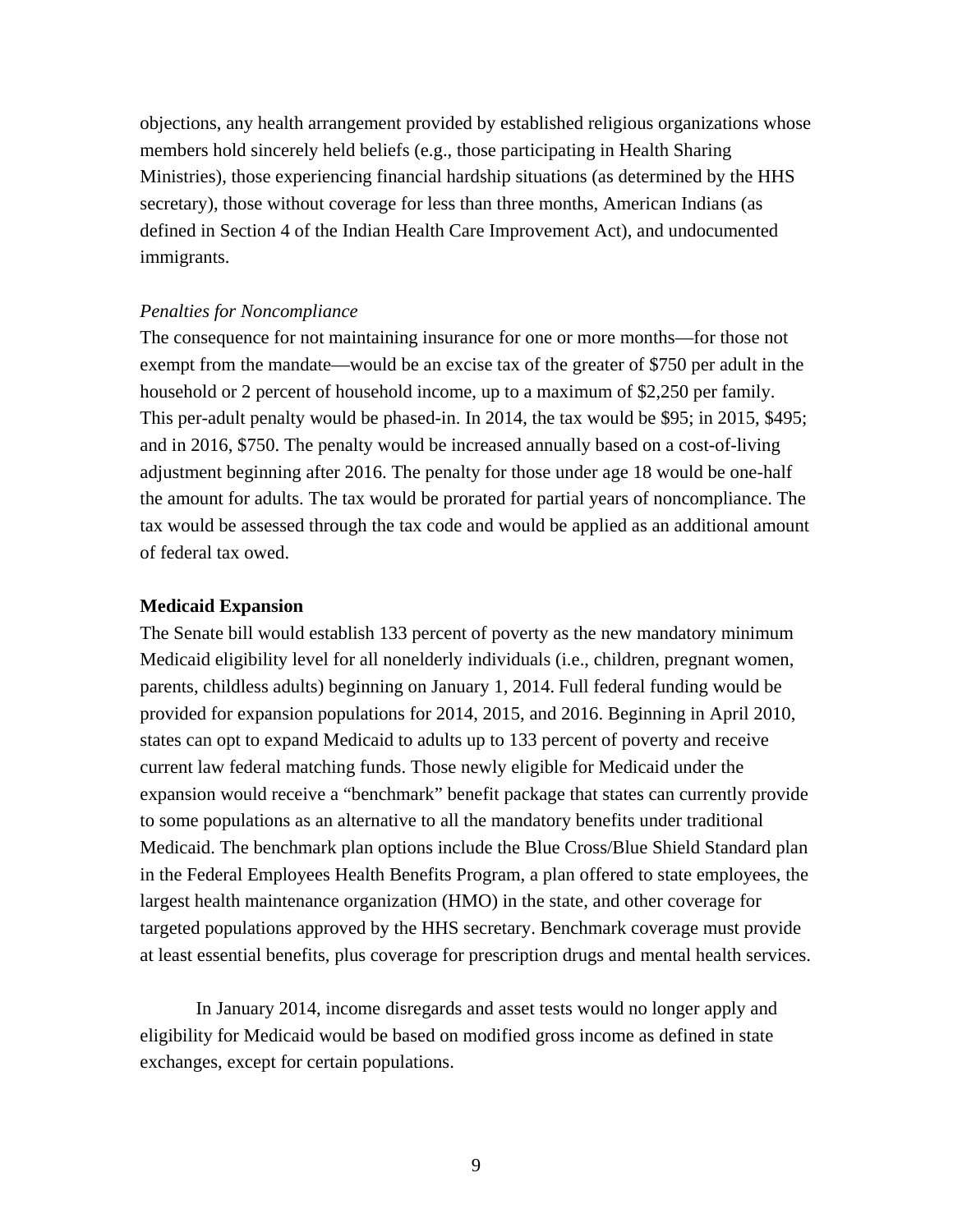States would be required to maintain existing income eligibility levels for all Medicaid populations through 2013 for adults, and through September 30, 2019, for children currently covered by Medicaid or CHIP.

Between January 2011 and January 2014, a state is exempt from maintaining existing income eligibility levels effort for optional nonpregnant, nondisabled adult populations above 133 percent of poverty, if the state certifies that it is experiencing a budget deficit or projected to have a deficit.

States can now offer premium assistance to Medicaid-eligible individuals if they are offered employer coverage that is less expensive than the state's expected costs of providing Medicaid. States must cover premiums and cost-sharing and provide wraparound benefits. Under the bill, states would be required to offer premium assistance and wraparound benefits to Medicaid beneficiaries who are offered employer coverage, consistent with current law requirements, if it is deemed cost-effective for the state.

Beginning in 2014, all states would be required to offer Medicaid to all individuals below age 26 who were in foster care for at least six months and have aged out of the foster care system as of the date of enactment of the bill..

#### *Federal Medicaid Payments to States*

The federal share for most Medicaid costs is determined by the Federal Medical Assistance Percentage (FMAP), which is based on a formula that provides higher reimbursement to states with lower per-capita incomes relative to the national average. FMAPs have a statutory minimum of 50 percent and maximum of 83 percent. Under the Senate bill, states would continue to receive federal financial assistance as determined by FMAP. Beginning in 2014, additional federal financial assistance would be provided to all states to defray the costs of covering newly eligible beneficiaries. The federal government would pay the full amount to cover expansion populations for 2014, 2015, and 2016. Between 2016 and 2019, states will receive a 23 percentage point increase in the CHIP federal match rate, subject to a 100 percent cap. Beginning in 2017, financing of coverage for the newly eligible will be shared by states and the federal government. In 2017, states that already cover adults with incomes over 100 percent of poverty would receive an increase in their FMAP of 30.3 percentage points and states that currently do not would receive an initial increase of 34.3 percentage points. FMAP increases would be adjusted over time so that by 2019 all states will receive an FMAP increase of 32.3 percentage points. States that had already expanded Medicaid to adults with incomes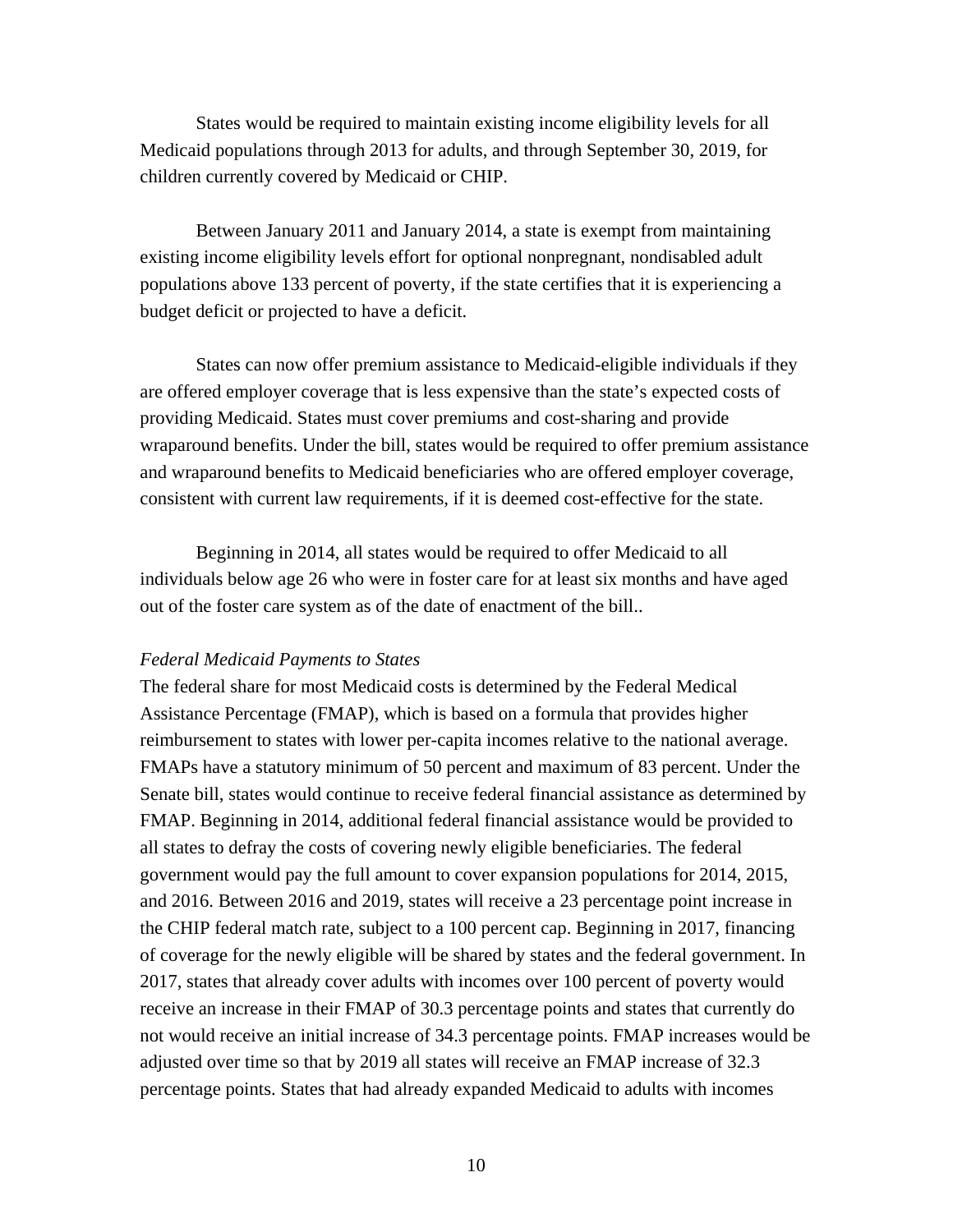above 133% of poverty are not eligible for the enhanced federal funding; they will receive a 2.2 percentage point increase in their FMAP for parents and childless adults who are not newly eligible for 2014 through 2019, or a 0.5 percentage point increase in FMAP for 2014 through 2016.

## **Children's Health Insurance Program**

The Senate bill would maintain the current structure of CHIP, which provides health insurance to children in families above Medicaid eligibility levels. The current reauthorization period of CHIP would be extended for two years, through September 30, 2015. States would be required to maintain income eligibility levels for currently eligible children in Medicaid and CHIP, though this would expire in September 2019. States would be able to expand their income eligibility levels at any time. Currently, states receive an enhanced FMAP for the program. Under the bill, those payments would increase in 2016 by 23 percentage points through 2019, subject to a cap of 100 percent. Children who are eligible for CHIP but are unable to enroll because of enrollment caps will be eligible for tax credits to purchase coverage through an exchange.

### **Employer Shared Responsibility**

The Senate bill requires companies with more than 50 full-time employees that do not offer coverage and have at least one worker receiving an exchange tax credit to pay an uncovered worker fee of \$750 per full-time employee. Firms with more than 50 full-time employees that offer coverage that is deemed unaffordable or does not meet the minimum benefit standard must pay the lesser of \$3,000 for each full-time worker receiving a tax credit or \$750 for each full-time worker. All employers with more than 200 full-time employees would be required to automatically enroll new full-time employees in coverage (employees may opt out of coverage). Beginning in 2014, large employers that impose a waiting period before an employee can enroll in coverage would be required to pay \$600 for any full-time employee in a waiting period for longer than 60 days.

Employers that offer coverage and contribute to the cost of coverage are required to offer "free choice vouchers" to employees with incomes below 400 percent of poverty to purchase health plans through the exchange. The voucher must be equal to the contribution that the employer would have made to its own plan. Employees qualify if their required contribution under the employer's plan would be between 8 percent and 9.8 percent of their income. Free choice vouchers are excluded from taxation and voucher recipients are not eligible for tax credits.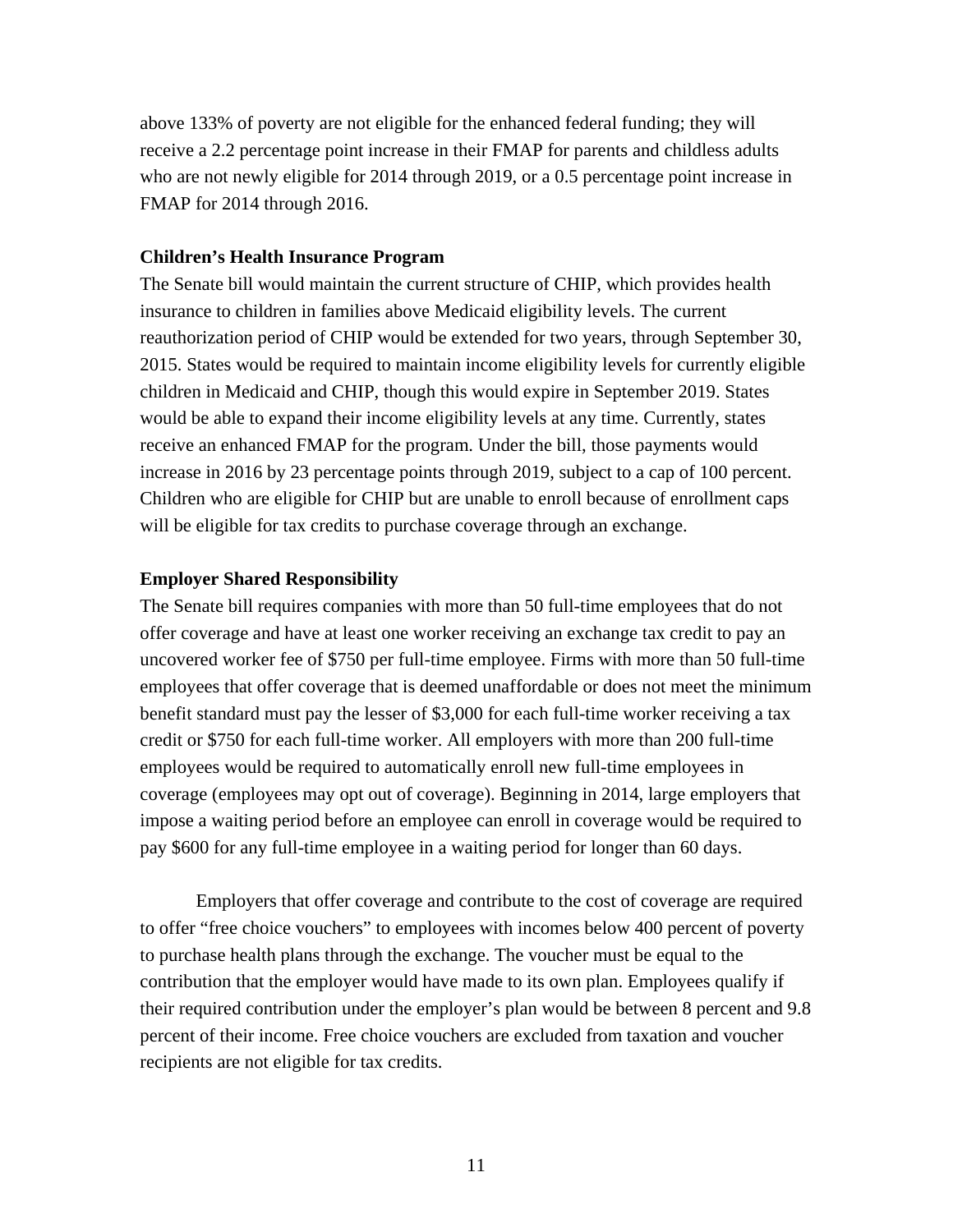### *Exemptions for Small Businesses*

Small businesses with 50 or fewer full-time employees would be exempted from the requirement.

#### *Premium Subsidies for Small Businesses*

The Senate bill would provide tax credits to qualifying small businesses for a maximum of two years. In Phase 1 (2010–2013), a tax credit up to 35 percent of employer premium contribution (must be at least 50% of premium) would be available for employers with fewer than 25 employees and average wages below \$50,000. The full amount of the credit would be available to employers with 10 or fewer full-time employees, or average wages of \$25,000, and phases out. In Phase 2 (beginning in 2014), a tax credit up to 50 percent of the employer premium contribution (must be at least 50% of premium) would be available for employers with fewer than 25 employees and average wages below \$50,000 that buy plans through the exchange. The full amount of the credit would be available for employers with 10 or fewer full-time employees and average wages below \$25,000. The credit phases out for firms with up to 25 employees (at a rate of 6% of base credit percentage for each employee above 10) and average wages of \$25,000 to \$50,000 (at a rate of 5% for each \$1,000 increase of average wages above \$25,000).

Tax-exempt organizations would be eligible to receive small business tax credits, though they are somewhat lower: 25 percent of employer contribution to premium in Phase 1 (2010–13), compared with 35 percent for other companies; and 35 percent in Phase 2, beginning in 2014, compared with 50 percent for other companies.

#### **II. DELIVERY SYSTEM REFORM PROVISIONS**

#### **Investing in Primary Care**

The Senate bill includes a number of provisions that would strengthen the primary care system in the United States. In the traditional Medicare fee-for-service (FFS) program, physicians who treat Medicare beneficiaries are paid separately for each service they provide. Currently, cognitive services and primary care services are relatively undervalued compared with procedures and specialty care. Despite our projected growing need for primary care providers to serve an aging population, the market signal of lower pay and long hours has resulted each year in fewer medical school graduates choosing primary care careers over specialties. To improve financial incentives, Medicare reimbursement rates for primary care physicians, as well as general surgeons serving in underserved areas, would increase by 10 percent for five years.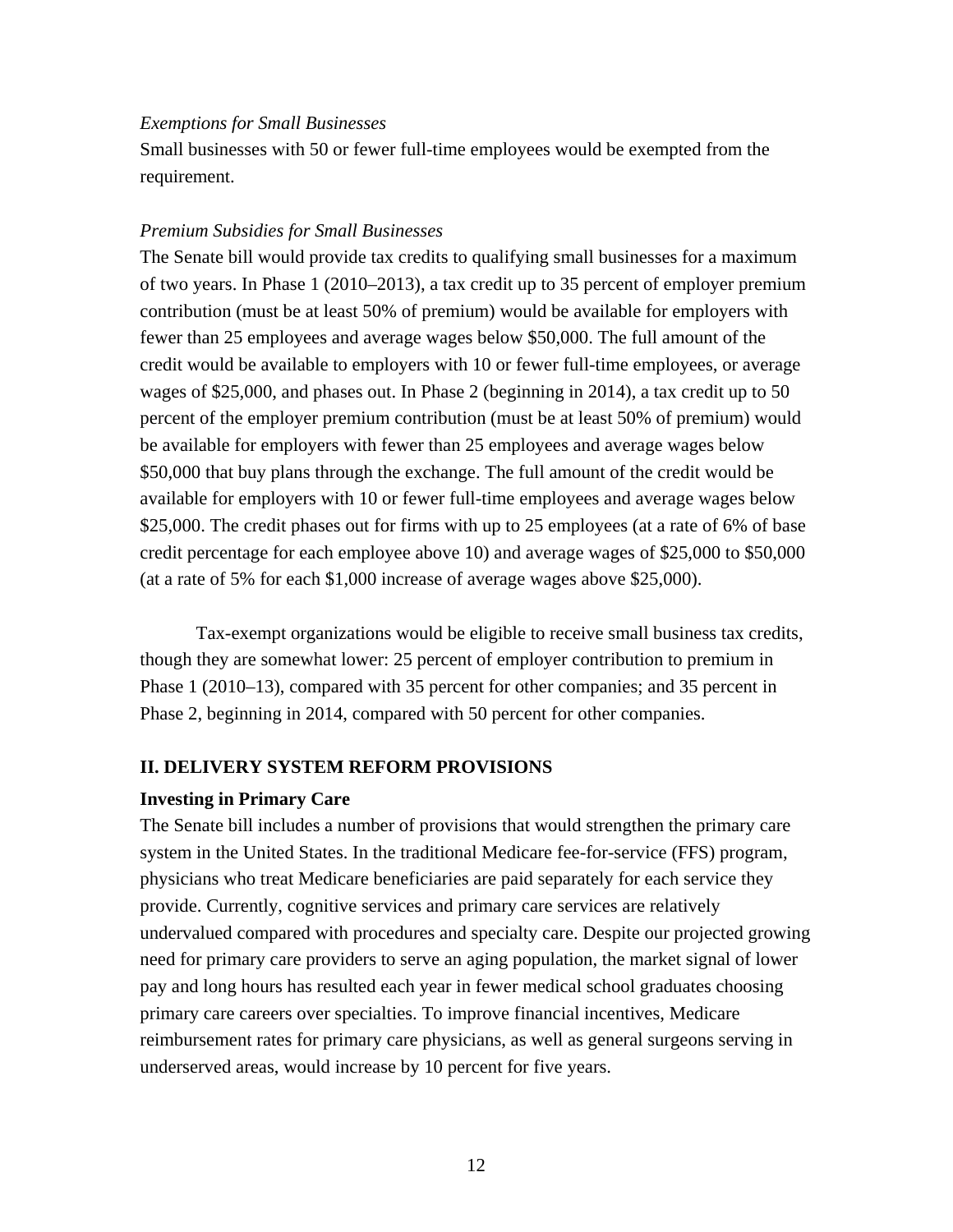The Senate bill makes primary care more accessible for Medicare beneficiaries by removing cost-sharing for preventive services and introducing a new comprehensive health risk assessment as part of an annual wellness visit. Cost-sharing is eliminated from all preventive services covered by Medicare and those rated "A" or "B" by the U.S. Preventive Services Task Force. To encourage states to implement similar changes to Medicaid, the federal government will offer an increased federal medical assistance percentage (FMAP) contribution of 1 percent to cover these services. The bill allows the HHS secretary to modify coverage of preventive services so that it is consistent with ratings given by the U.S. Preventive Services Task Force, saving an estimated \$700 million over 10 years.<sup>2</sup> The comprehensive health risk assessment, to identify chronic diseases, modifiable risk factors, and emergency or urgent health needs, would be available to every beneficiary as part of an annual wellness visit. In addition, Medicare would include coverage for the development of a personalized prevention plan created by the beneficiary's primary care physician. No copayments or deductibles would apply to these services.

Finally, the bill requires private insurers to create plans that do not include costsharing for preventive services. This provision would not apply to grandfathered plans or those that use value-based insurance design.

### **Physician Fee Updates**

The sustainable growth rate (SGR) mechanism was established as part of the Balanced Budget Act of 1997 to control the growth in aggregate Medicare expenditures for physician services. The premise of SGR was to control spending on physician services with annual adjustments to reflect differences between actual spending and a spending target pegged to overall economic growth. Physician payment rates would increase if cumulative spending were below the target and decrease if spending were above target.<sup>3</sup> However, in recent years the SGR has produced large decreases in physician fees, which Congress has overridden without changing the underlying mechanism, most recently through the Medicare Improvements for Patients and Providers Act (MIPPA) in 2008 and

 <sup>2</sup> <sup>2</sup> Congressional Budget Office, Letter to the Honorable Harry Reid, December 19, 2009. [http://www.cbo.gov/ftpdocs/108xx/doc10868/12-19-Reid\\_Letter\\_Managers\\_Correction\\_Noted.pdf,](http://www.cbo.gov/ftpdocs/108xx/doc10868/12-19-Reid_Letter_Managers_Correction_Noted.pdf) hereafter referred to as CBO Cost Estimate of HR 3590; Title IV, Subtitle B, Section 4105, Evidence-Based Coverage of Preventive Services in Medicare.

 $3$  D. B. Marron, CBO Testimony before the Subcommittee on Health, Committee on Energy and Commerce, U.S. House of Representatives on Medicare's Physician Payment Rates and the Sustainable Growth Rate, July 25, 2006.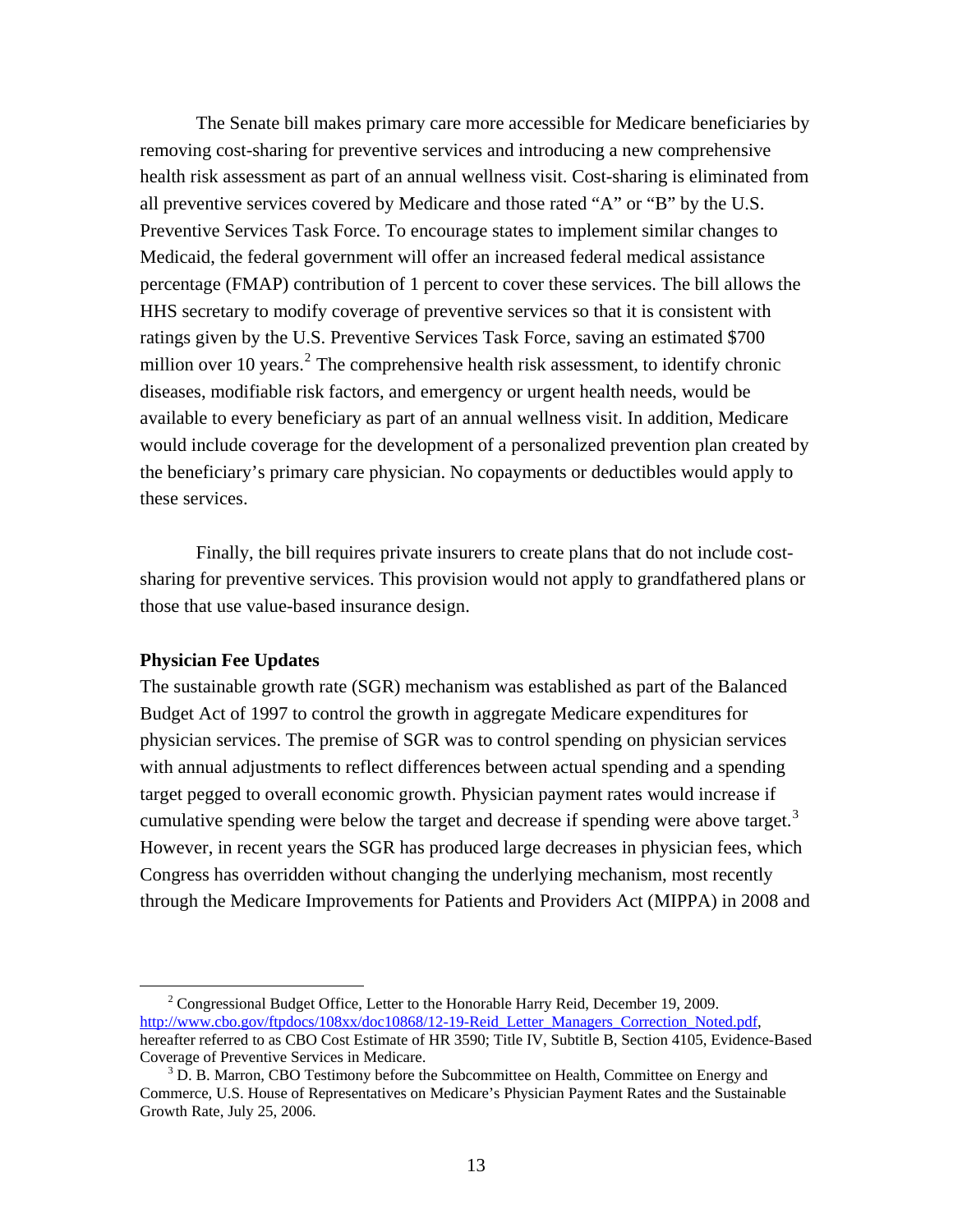a two-month extension enacted in December 2009.<sup>4</sup> As a result, the gap between target and actual spending has steadily increased, leading to a 21.2 percent cut in Medicare physician fees scheduled for March 2010. Although earlier versions of the Senate bill included a temporary provision to increase physician fees by 0.5 percent through 2010, the Patient Protection and Affordable Care Act passed by the Senate did not address the SGR. Separate legislation to enact a comprehensive change to the SGR failed in the Senate in fall 2009, but Senate Majority Leader Harry Reid has indicated that the Senate will consider further changes to the SGR in early  $2010$ .<sup>5</sup>

#### **Geographic Variations in Physician Expenses**

The Medicare fee schedule consists of three components—physician work, practice expense, and medical malpractice insurance costs—each of which is adjusted by a separate geographic practice cost index (GPCI) to reflect differences in the local cost of resources needed to produce physician services. An index value of 1.00 represents the national average, with a value of 0.95 indicating local costs 5 percent below the average and a value of 1.05 indicating local costs 5 percent above. However, the three GPCIs are applied in ways that do not adjust directly for measured cost differences: for example, the GPCI applied to the physician work component of the fee schedule has a minimum value of 1.00—that is, every area is treated as though it has at least the average level of input costs. The Senate bill extends this floor through the end of 2010. In addition, the bill adjusts the GPCI for practice expenses in lower-cost areas by blending the local index for those areas with the national average. The bill does not make any change to the GPCI for medical malpractice.

#### **Pilots for Rapid-Cycle Testing of Innovative Payment Methods**

The Senate bill includes the establishment of a Center for Medicare and Medicaid Innovation within CMS, authorized to test, evaluate, and expand the application of payment methodologies that would facilitate patient-centered care, improve quality, and contain cost growth in Medicare. After rigorous evaluation, models that meet certain criteria, including patient-centered care, can be approved for expansion by the HHS secretary.

 $\overline{4}$ <sup>4</sup> Medicare Improvements for Patients and Providers Act (MIPPA), Public Law 110-275. The SGR extension was included in the Department of Defense Appropriations Act, 2010, Public Law 111-118, Section 1011.

 $5$  S. 1776, the Medicare Physician Fairness Act of 2009, would have modified the physician fee update to have a 0 percent conversion factor in 2010 and subsequent years, and would have stopped the use of the SGR formula in determining physician payment rates under Medicare in future years. A cloture vote to end debate about the bill failed on October 21, 2009, 47–53.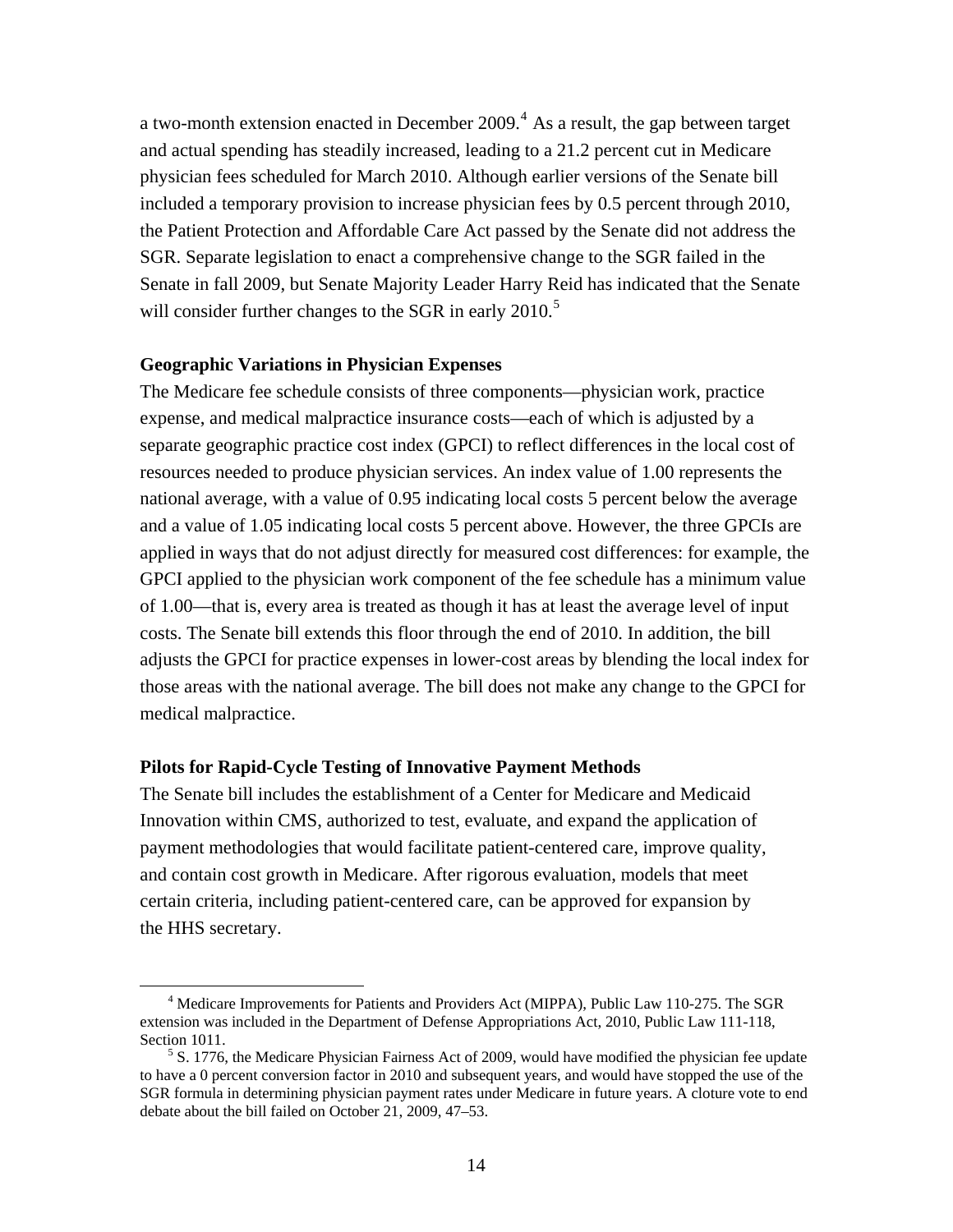## *Medical Homes*

The Senate bill creates a program to provide states with grants to fund community health teams, which in turn would support the development of medical homes by increasing access to comprehensive, community-based, coordinated care. The care must be patient-centered and coordinated by an integrated team of providers.

The Senate bill also expands upon the existing Medicare medical home demonstration project to allow states the option of permitting Medicaid beneficiaries with two or more chronic conditions, one chronic condition with a risk of a second, or a serious and persistent mental health condition to designate a provider as a medical home. The qualifications of a medical home would be defined by the HHS secretary and would include comprehensive care management, care coordination, comprehensive transitional care, patient and family support, and referral to community and social support services. Providers designated as a medical home must report on applicable quality measures, particularly avoidable hospital readmissions, and would be reimbursed for their additional services with extra federal support. The program would be evaluated in 2017 for its impact on reducing hospital admissions, emergency room visits, and skilled nursing facility admissions.

#### *Accountable Care Organizations*

The Senate bill allows eligible providers to be recognized as accountable care organizations (ACOs) and to share in the savings they produce for Medicare. To qualify as an ACO, groups must include providers and suppliers who agree to be responsible for the overall care of their Medicare beneficiaries, include primary care physicians for at least 5,000 Medicare beneficiaries, define processes to promote evidence-based medicine, report on quality and costs measures, and coordinate care and meet certain quality thresholds. ACOs must report certain quality data to CMS. If, over the span of three years, the organization meets certain quality-of-care targets and reduces costs below a certain benchmark (determined by the HHS secretary), the ACO would be eligible for shared savings.

In addition, the bill authorizes a demonstration project to allow pediatric providers to form ACOs under Medicaid. Participating providers would be eligible to share in the federal and state cost savings they achieve for Medicaid and CHIP.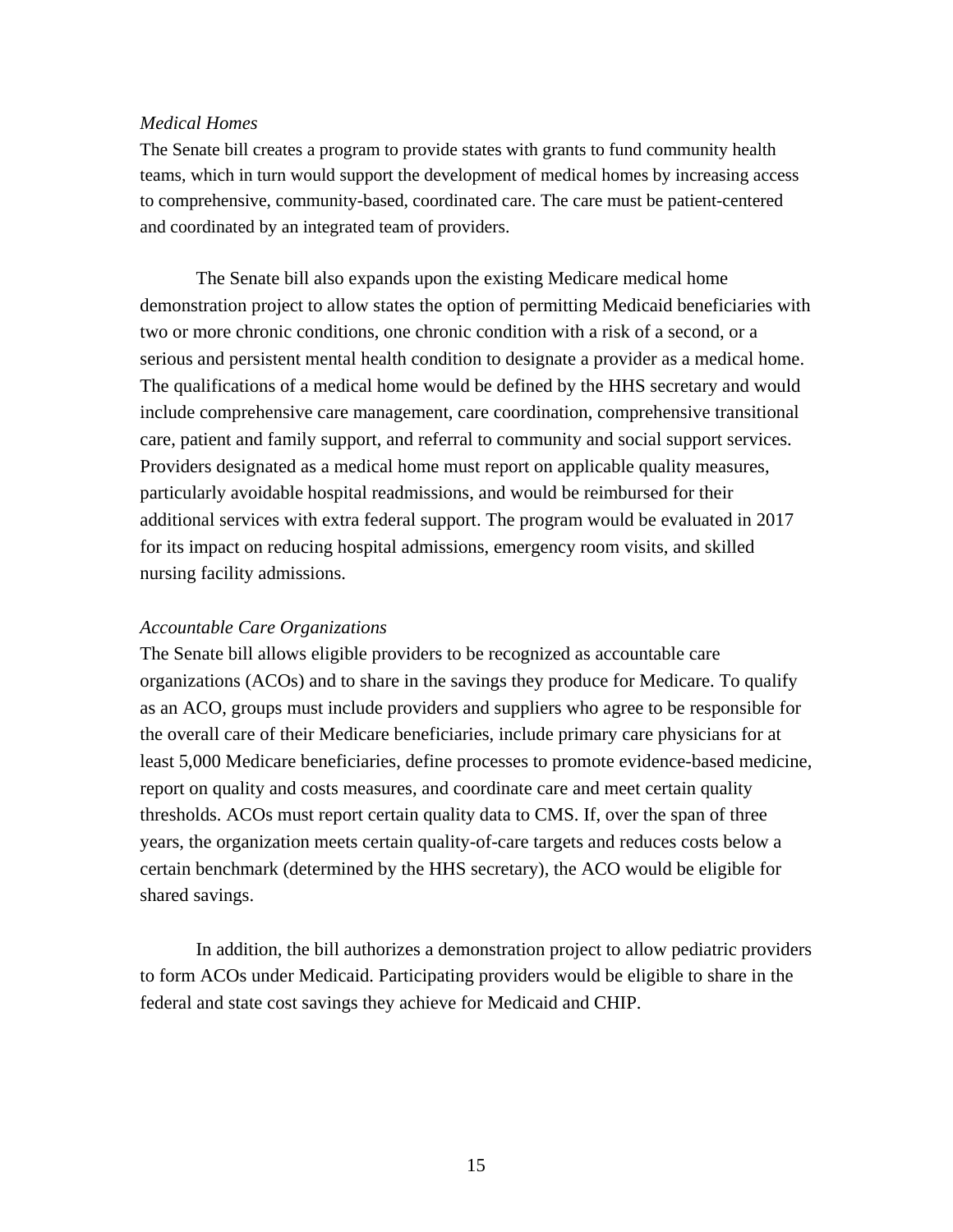#### **Hospital Readmissions and Bundled Fees**

Reducing hospital readmissions both improves the quality of care that patients receive and reduces costs. As part of the Senate bill, the HHS secretary would be required to develop a national, voluntary pilot program that is designed to encourage hospitals, doctors, and post-acute care providers to improve patient care and achieve savings for the Medicare program through bundled payment models spanning three days before and 30 days after a hospitalization. The bill requires the HHS secretary to establish this program by January 1, 2013, for a period of five years. If evaluations find that the pilot program achieves its goals of improving patient outcomes, reducing costs, and improving efficiency, then the secretary would be required to submit an implementation plan in 2016 to Congress on making the pilot a permanent part of the Medicare program.

In addition, the bill reduces payments for hospitals based on each hospital's percentage of potentially preventable Medicare readmissions for the three conditions with risk adjusted readmission measures that are currently endorsed by the National Quality Forum. The bill provides HHS authority to expand the policy to additional conditions in future years and directs the secretary to calculate and make publicly available information on all patient hospital readmission rates for certain conditions

In addition, the Senate bill requires CMS to establish a three-year pilot program in Medicare, the Community-based Care Transitions Program. This program would fund eligible organizations to provide transition services for Medicare beneficiaries at highest risk of preventable rehospitalization. The program would be expanded if it improves quality of care and reduces projected Medicare spending.

### **Cost Containment**

The Senate bill establishes a new Independent Payment Advisory Board to submit proposals to Congress that would extend Medicare solvency, slow Medicare cost growth, and increase quality of care. The recommendations provided by the new Medicare Advisory Board would be considered binding unless the Senate votes with a three-fifths majority to reject them or offers an alternative plan with equivalent savings.

The current method of setting benchmarks for payments to Medicare Advantage plans results in payments estimated to average 13 percent higher than costs would have been under the traditional Medicare FFS program. As the system now works, plans submit bids for covering Medicare beneficiaries based on their expected costs for providing coverage. The bid is then compared with benchmark rates for each county. If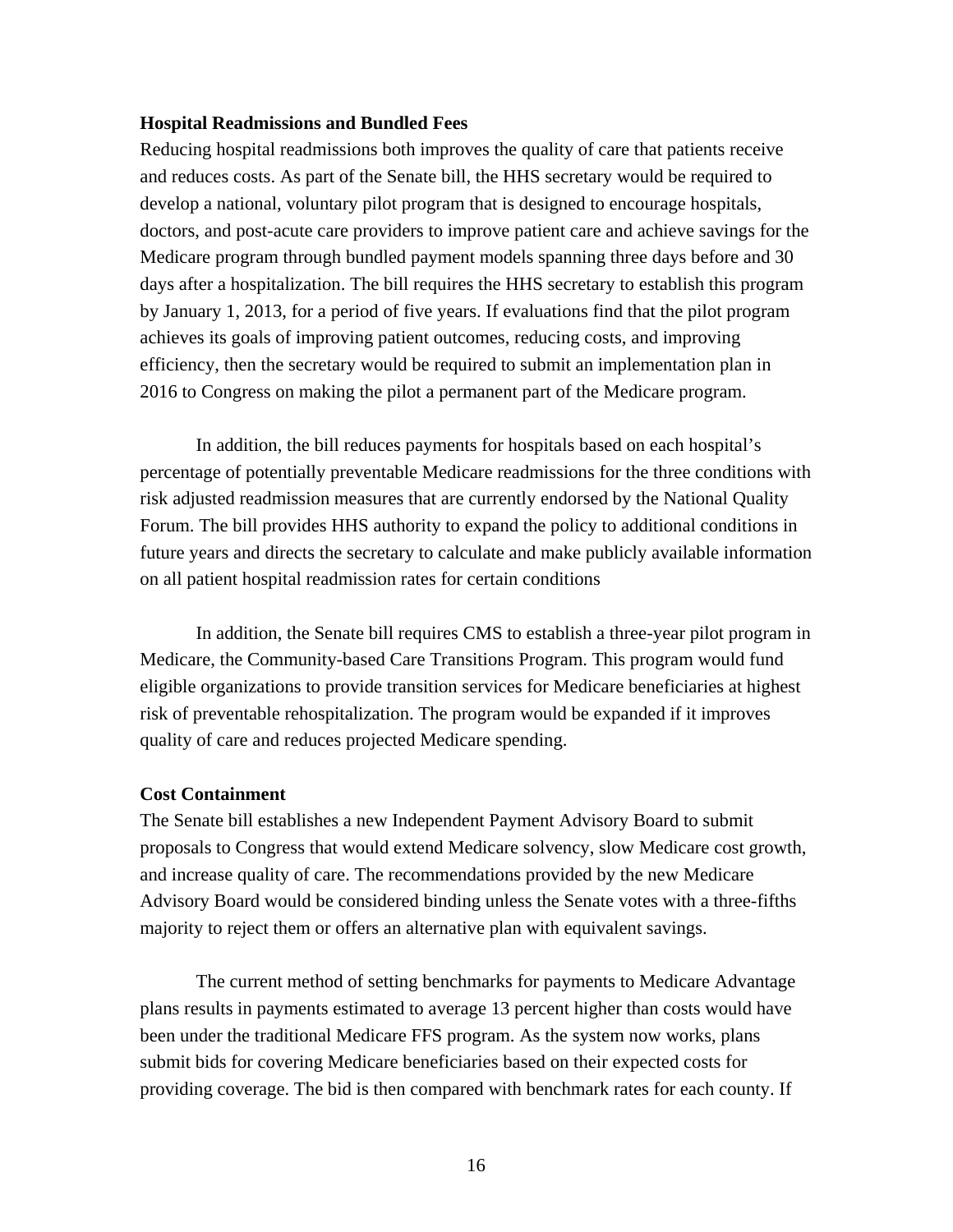the plan's bid is below the benchmark, the plan receives a payment equal to the amount bid plus 75 percent of the difference between the bid and the benchmark; the additional amount must be matched by additional benefits provided to the beneficiaries who enroll in the plan, either through coverage of additional services or reductions in premiums or out-of-pocket costs. In every county, benchmark rates exceed the costs expected under traditional Medicare FFS, and this gap is greater in some areas than in others.

Under the bill, payments to Medicare Advantage plans would be restructured and based on a weighted average of plan bids. Bonus payments for quality, performance improvement, care coordination, and efficiency would be added. To ease the transition, the secretary would have to provide additional transitional benefits to beneficiaries who experience a serious reduction in benefits under competitive bidding. The bill allows plans to grandfather policies in areas where plan bids are at or below 75 percent of the local FFS reimbursement rates. The amount of extra benefits thus provided would be reduced by 5 percent each year, beginning in 2013. Other requirements, such as a requirement that plans bid in areas where they have grandfathered enrollees and that grandfathered enrollees would not be eligible for performance bonus payments, would apply.

Other, more targeted provider payment changes would be made as well. Pilot programs would be created to test new payment models in the Medicare and Medicaid programs, including bundled payments, and would be expanded if they improve quality and reduce costs. Provider payments would be modified by reducing market basket updates annually to account for productivity improvement. Federal payments for health care-acquired conditions would be prohibited under the Medicaid program.

Furthermore, hospitals in the top quartile of national, risk-adjusted hospital acquired condition rates would have all Medicare payments reduced by 1 percent one year after being notified of their status.

To reduce fraud, waste, and abuse, the bill requires that providers and suppliers be screened before they are granted Medicare billing privileges.

### **Quality Improvement**

The Senate bill directs the HHS secretary to develop a national strategy to improve health care quality. This strategy would be a comprehensive approach to improve the delivery of health care services, patient health outcomes, and population health. The strategy would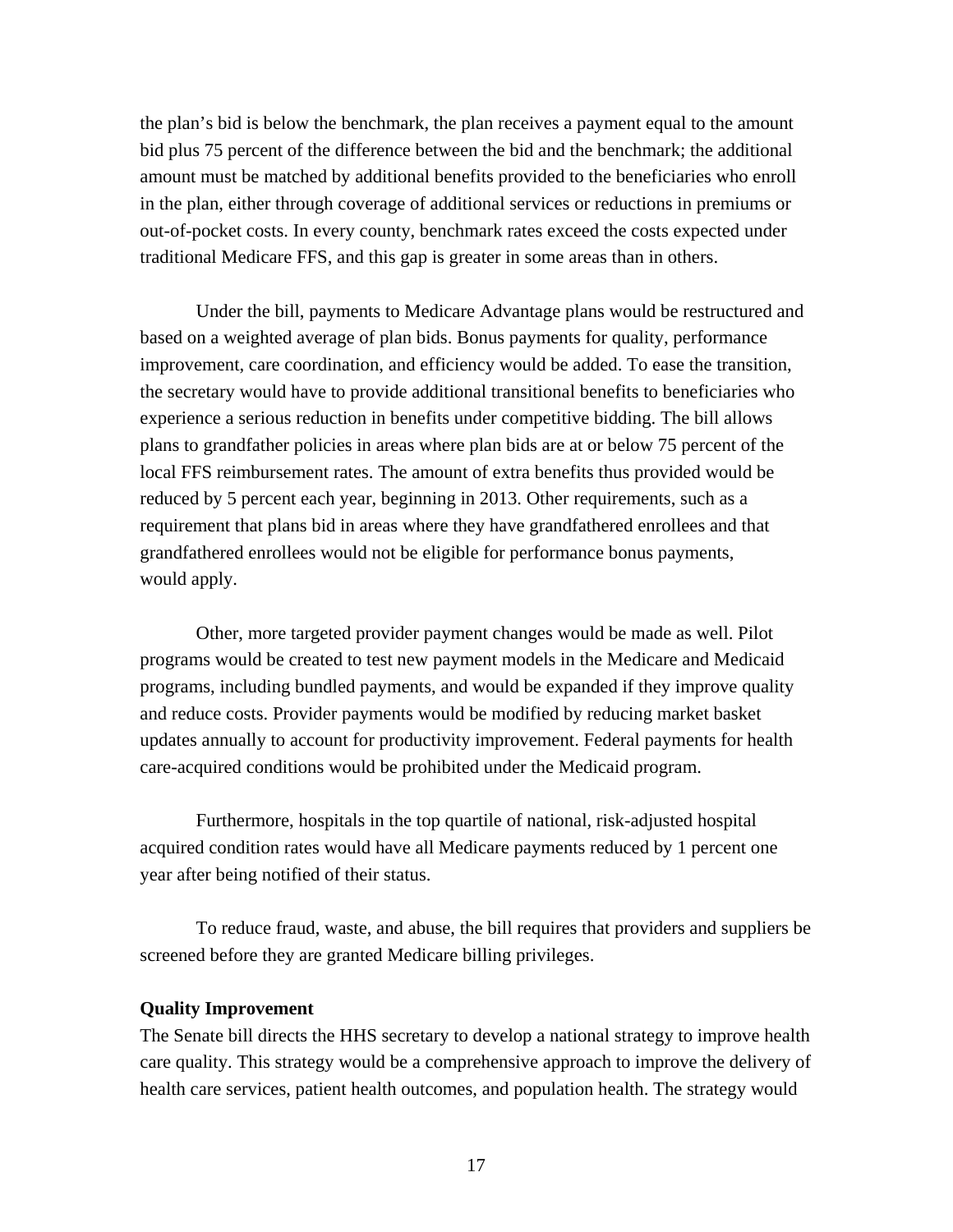include a plan to achieve the priorities outlined by the secretary, including provisions for addressing coordination among agencies within HHS; agency-specific strategic plans and benchmarks; and strategies to align incentives among public and private payers. The strategy would be updated annually.

To ensure that lessons learned are shared among all health care government sectors, the president would convene an interagency working group on health care quality of relevant federal departments and agencies to collaborate on the national quality improvement strategy and priorities. The group would submit a report to the secretary annually to provide recommendations for quality initiatives under the national strategy.

In addition, the bill calls on the secretary, in conjunction with the directors of AHRQ and CMS, to identify quality measures that should be developed or enhanced. The quality measures should assess health outcomes, management and coordination of health care, patient experience, use of health information technology, patient safety, efficiency of care, and other areas deemed appropriate by the secretary. To develop or improve these measures, the secretary would provide grants to an external, qualified entity. The measures must build on other reported measures; be collected using health information technology, if possible; be free of charge to users of measures; and be publicly available on the internet. To fund these grants, the bill appropriates \$75 million to the secretary annually from 2010 to 2014.

The Senate bill requires the secretary to apply a separate, budget-neutral payment modifier to the physician fee schedule under Medicare. This modifier would pay physicians differentially based upon the relative quality of care they provide for Medicare beneficiaries. The standards upon which the modifier would be based must be published by 2012 and the secretary must provide information to physicians about the value of the care they provide by 2014. All physician payments would be subject to the modifier by 2017.

To complement Medicaid/CHIP's quality measurement programs for children's care, the Medicaid quality measurement program would also establish priorities for the development and advancement of quality measures for adults with coverage in the Medicaid program.

To improve research, the Center for Quality Improvement and Patient Safety within AHRQ would be expanded. In addition to overseeing research, this organization

18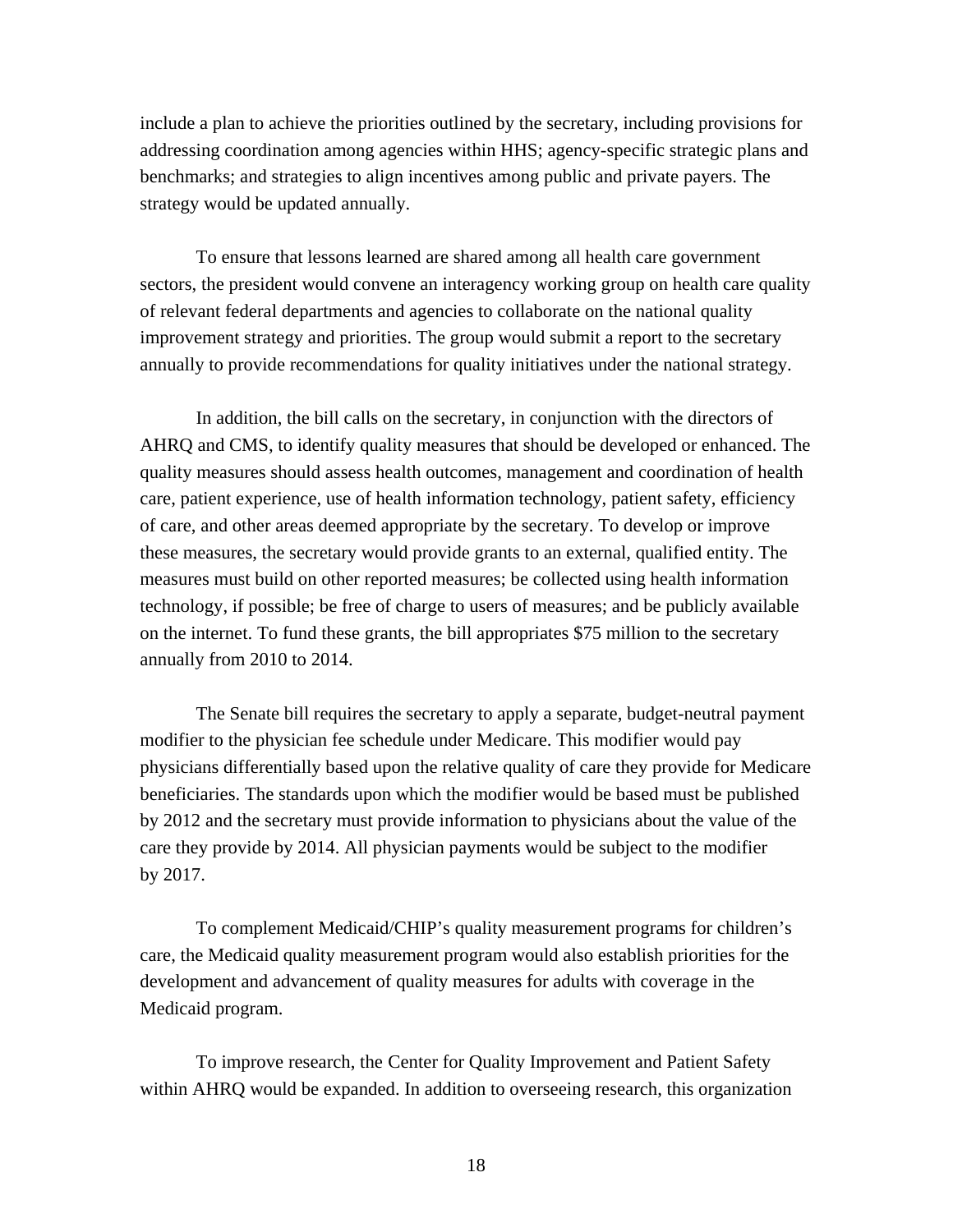would offer local health care providers implementation and technical assistance to teach and implement best practices. Local providers also would be eligible for grants to implement medication management services.

To ensure that quality measures are reported and used effectively to improve care, the Senate bill implements new quality and performance reporting programs to facilitate public access. The bill requires improved and uniform collection and reporting of data on race, ethnicity, sex, language, and disability to address health disparities. In addition, the bill requires the secretary to develop a Physician Compare Web site where Medicare beneficiaries can compare scientifically sound measures of physician quality and patient experiences.

## **Comparative Effectiveness**

The Senate bill creates the Patient-Centered Outcomes Research Institute to identify national priorities for comparative clinical effectiveness research and establishing a research agenda. This institute would facilitate decision-making by patients, providers, purchasers, and policymakers by providing timely and relevant clinical research. The research would compare the clinical effectiveness, risk, and benefits of two or more medical treatments, services or items, allowing stakeholders to effectively compare different treatment regimens. The institute would not, however, be permitted to make policy, coverage, or practice recommendations. Research by the institute could not be used to either mandate or deny coverage based solely on findings, and the bill contains patient safeguards to protect against discriminatory coverage decisions by HHS based on age, disability, terminal illness, or an individual's quality-of-life preference. Research would be funded by the Patient-Centered Outcomes Research Trust Fund, which would receive \$1.26 billion in funds from the Treasury beginning in 2010.

## **III. FINANCING AND REVENUE PROVISIONS**

Under the Congressional Budget Act of 1974, the Congressional Budget Office (CBO) is directed to score the impact legislation has on the federal deficit relative to the federal baseline projections. Under the Act, the Joint Committee on Taxation (JCT) is also required to estimate the impact on revenues when legislation involves the tax code and CBO is required to incorporate JCT estimates into its analysis. All estimates in this description are in billions unless otherwise noted and refer to cumulative savings over the 10-year window, 2019 to 2019.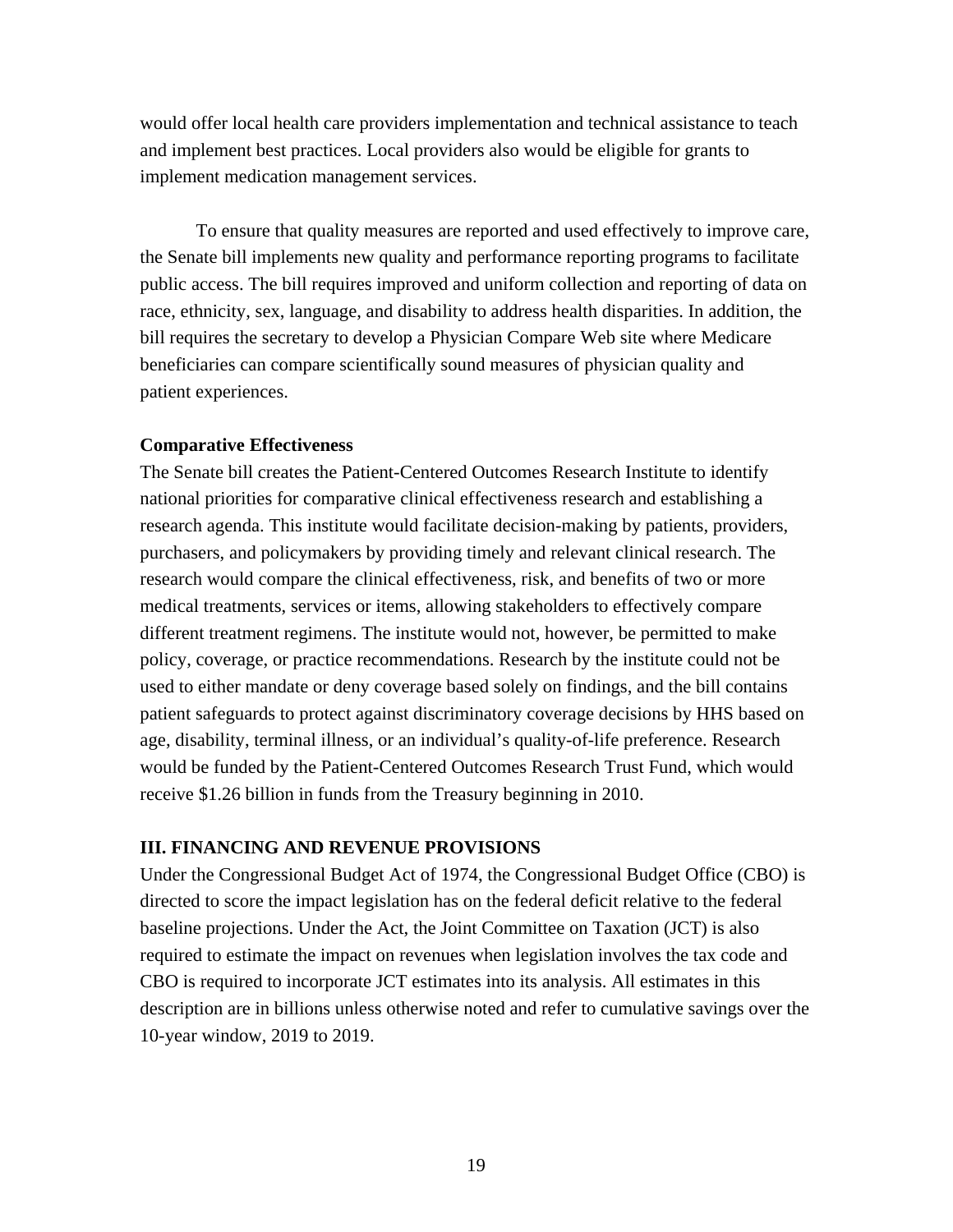#### **Savings from Delivery System Reforms**

More than half of the net cost of coverage expansion in the Senate bill would be offset by savings from changes to the health care delivery system as described above. CBO estimates that provisions in the Senate bill intended to make Medicare and Medicaid more efficient would yield a net \$483 billion in federal savings over 2010 to 2019.

### *Provider Payment Changes and Productivity Update*

The Senate bill would hold increases in payment rates for all nonphysician providers below the rate of inflation to account for expected ongoing productivity improvements, and would adjust some provider payment rates to compensate for historical overpayment.<sup>6</sup> These market basket cuts are estimated to yield \$151 billion in savings over 10 years.

### *Medicare Advantage Reforms*

The Senate bill makes a number of changes to the Medicare Advantage program, most notably transitioning to competitive bidding and private FFS plans. CBO estimates that these changes would yield \$136 billion in savings over 10 years.<sup>7</sup>

### *Disproportionate Share Hospital Adjustment*

Hospitals that serve a disproportionately large number of low-income patients can receive higher Medicare and Medicaid payments through the disproportionate share hospital (DSH) adjustment. The Senate bill would reduce Medicare and Medicaid DSH payments starting in 2015 to reflect lower uncompensated care costs relative to increases in the number of uninsured, providing \$43 billion in savings through  $2019$ .<sup>8</sup>

### *Independent Payment Advisory Board*

The Senate bill would establish a 15-member, Independent Payment Advisory Board to present Congress with comprehensive proposals to reduce excess cost growth and improve quality of care for Medicare beneficiaries. The Board would be required to submit proposals to Congress on years in which Medicare costs are projected to be unsustainable. The Board's proposals to Congress would extend Medicare solvency, improve quality of care, and reduce excess cost growth by 0.5 percent in 2015. The

 <sup>6</sup> <sup>6</sup> CBO Cost Estimate of HR 3590; Title III, Subtitle B, Part III, Sections 3135 and 3136; and Title III, Subtitle E, Section 3401.

<sup>&</sup>lt;sup>7</sup> CBO Cost Estimate of HR 3590; Title III, Subtitle C (Provisions Relating to Part C), Sections 3201-3210; and Medicare Advantage Interactions. 8

CBO Cost Estimate of HR 3590; Title II, Subtitle G (Medicaid Disproportionate Share Hospital Payments); and Title III, Subtitle B, Part III, Section 3133.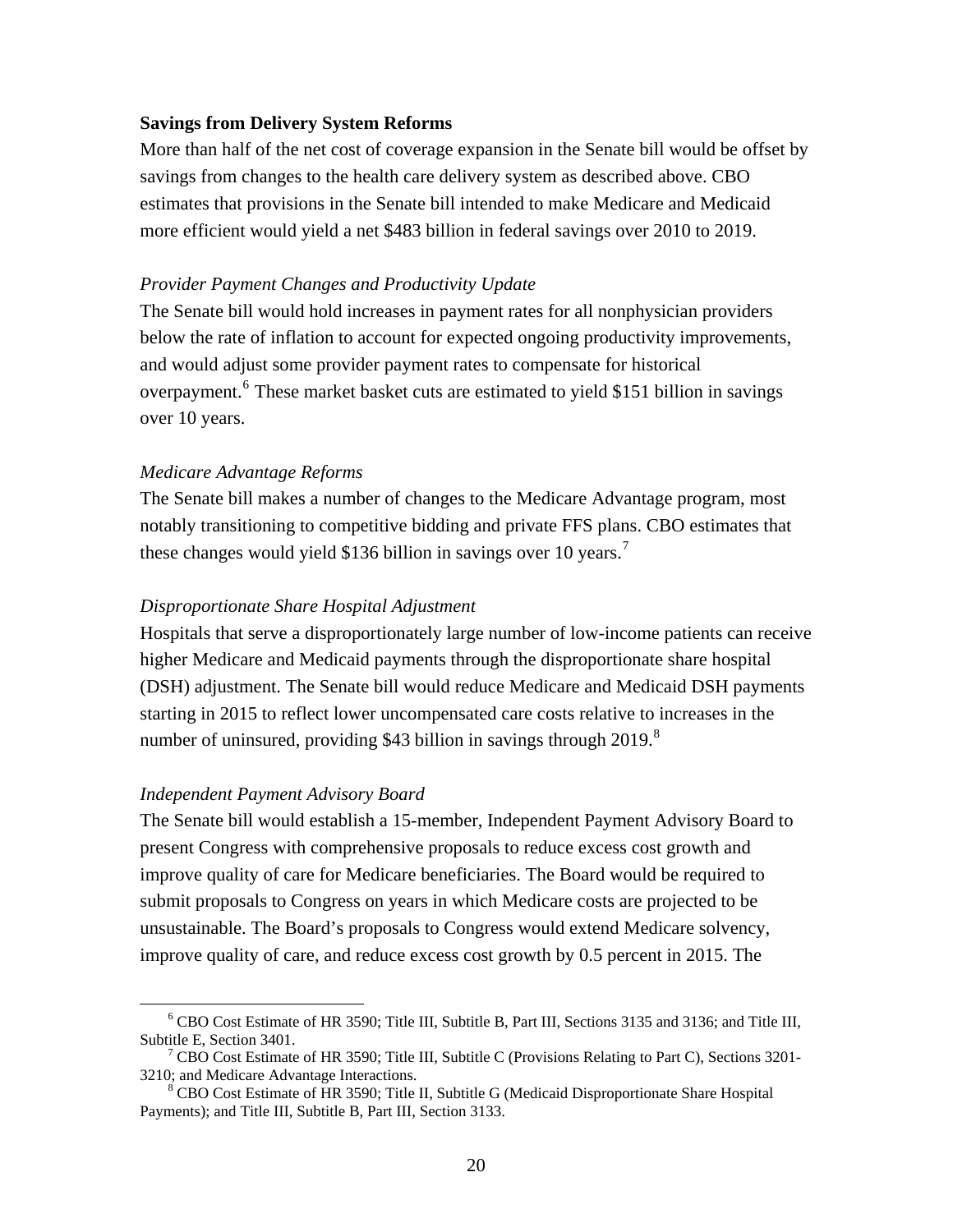proposals would be required to reduce excess cost growth by 1 percent in 2016, 1.25 percent in 1017, and 1.5 percent in 2018 and beyond. Recommendations by the Board would automatically go into effect unless blocked by subsequent legislation. CBO estimates that the Board would yield \$28 billion in savings from 2010 to 2019.<sup>9</sup>

## *Innovative Payment Methods*

A number of innovative provider payment methods are included in the Senate bill in an effort to better link payment to quality outcomes in Medicare, including hospital valuebased purchasing; the physician quality reporting initiative; improvements to the physician feedback program; quality reporting for inpatient rehabilitation facilities, longterm acute care hospitals, and hospices; a CMS payment innovation center; and accountable care organizations. Overall, CBO estimates that these provisions would provide \$8 billion in savings over 10 years. $^{10}$ 

## *Changes to Home Health Payments*

Home health agencies currently receive a single prospectively determined payment to cover all a beneficiary's services for a 60-day period. This single amount is determined by a national base payment rate adjusted to account for differences in patients' case mix, for geographic variation of prices, and for extraordinarily costly patients (through outlier adjustments). The base payment is updated annually. In addition to rebasing home health payments starting in 2014, the Senate bill would implement a 10 percent providerspecific cap on home health outlier payments, and would reinstate add-on payments for rural providers to ensure access to care and quality services, resulting in \$39 billion in savings over 10 years. $11$ 

### *Reducing Hospital Readmissions*

Under the Senate bill, starting in 2012, hospitals with readmission rates above a certain threshold would face reduced reimbursements for three conditions with risk-adjusted admission measures currently endorsed by the National Quality Forum.12 CBO estimates that this provision would yield \$7 billion in savings from 2010 to  $2019$ .<sup>13</sup>

 <sup>9</sup> CBO Cost Estimate of HR 3590; Title III, Subtitle E, Section 3403.

<sup>&</sup>lt;sup>10</sup> CBO Cost Estimate of HR 3590; Title III, Subtitle A, Part I (Linking Payment to Quality Outcomes Under the Medicare Program); and Title III, Subtitle A, Part III, Sections 3021 and 3022.

<sup>&</sup>lt;sup>11</sup> CBO Cost Estimate of HR 3590; Title III, Subtitle B, Part III, Section 3131.

 $12$  The policy could be expanded to additional conditions in future years as determined by the Secretary of Health and Human Services based on spending and readmission rates.

 $^{13}$  CBO Cost Estimate of HR 3590; Title III, Subtitle A, Part III, Section 3025.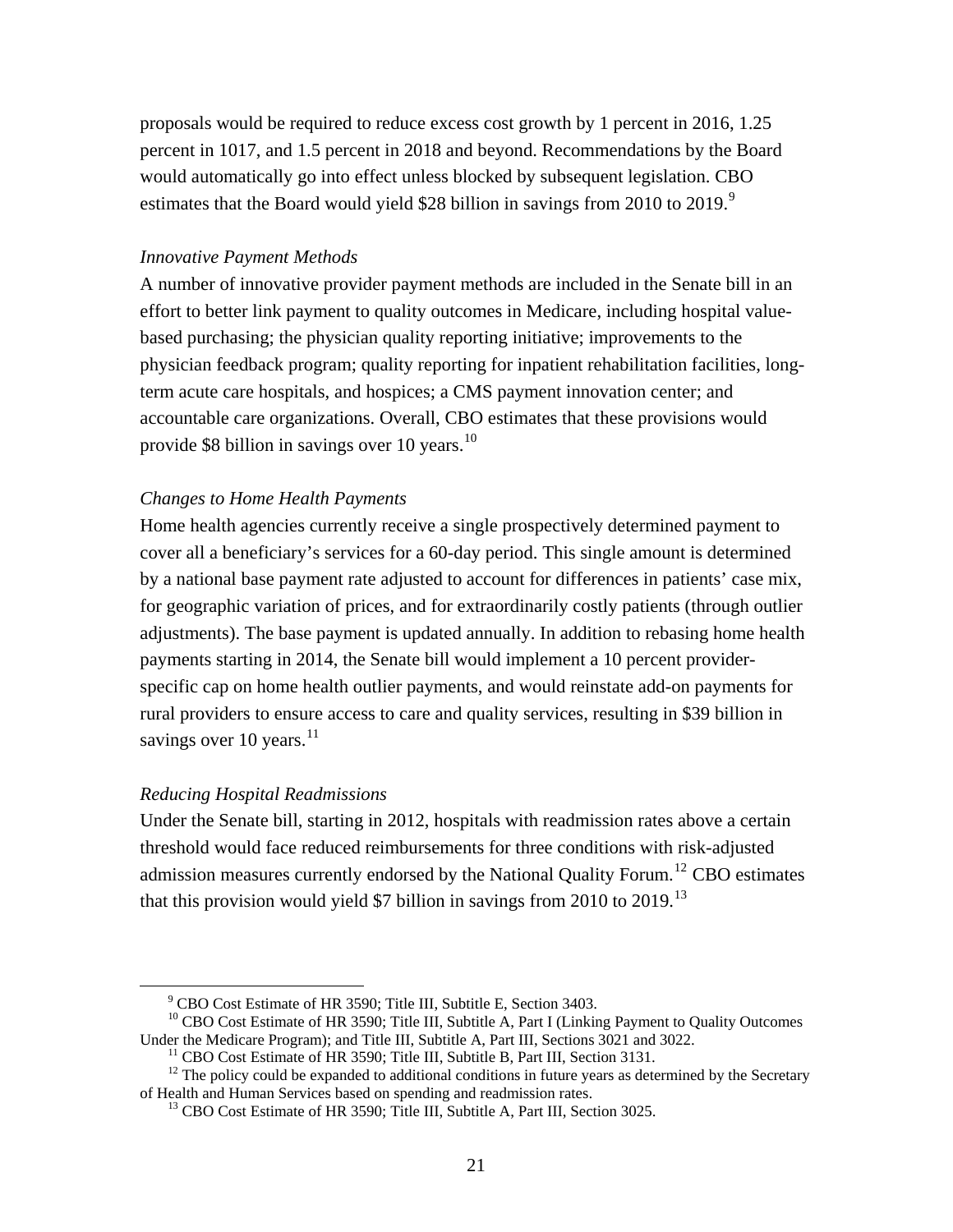### *Primary Care*

To strengthen the primary care workforce, the Senate bill would provide a primary care/general surgery bonus, invest in graduate medical education for those interested in a career in primary care, and improve and expand federally qualified health centers. These provisions would cost an estimated \$6 billion from 2010 to 2019.<sup>14</sup>

## *Prescription Drug Payment Rate Changes*

The Senate bill makes a number of improvements to the Medicare prescription drug benefit, including improving coverage in the Part D coverage gap (known as the "doughnut hole"), requiring more transparency of pharmaceutical benefit managers offering plans under Medicare or in the health insurance exchange, improving the determination of Part D low-income benchmarks, and reducing the Part D premium subsidy for high-income beneficiaries. In total, these changes result in an additional federal cost of \$6 billion over 10 years.<sup>15</sup>

## *Other Improvements and Interactions Between Reforms*

The Senate bill includes a wide range of other provisions to improve the quality and efficiency of Medicare and Medicaid, such as reducing fraud, waste, and abuse; ensuring beneficiary access to physician care and other services; establishing a new CMS innovation center to test and evaluate different patient care models; and promoting disease prevention and wellness. These changes, along with the effect of interactions between various provisions, would yield an estimated \$83 billion in savings from 2010 to  $2019.16$ 

### **Increased Revenues**

Along with the system savings described above, new revenues outlined in the Senate bill more than outweigh the cost of expanding and improving coverage. The Joint Committee on Taxation estimates that the Senate bill would produce \$413 billion in new revenues from 2010 to 2019. Of that amount, \$264 billion would come from provisions modifying flexible spending and health savings accounts; new annual fees on manufacturers and

<sup>&</sup>lt;sup>14</sup> CBO Cost Estimate of HR 3590; Title V, Subtitle F (Strengthening Primary Care and Other Workforce Improvements), Sections 5501–5509.<br><sup>15</sup> CBO Cost Estimate of HR 3590; Title III, Subtitle D (Medicare Part D Improvements for

Prescription Drug Plans and MA-PD Plans), Sections 3301–3315; and Title VI, Subtitle A, Sections 6004– 6005.  $^{16}$  CBO Cost Estimate of HR 3590.